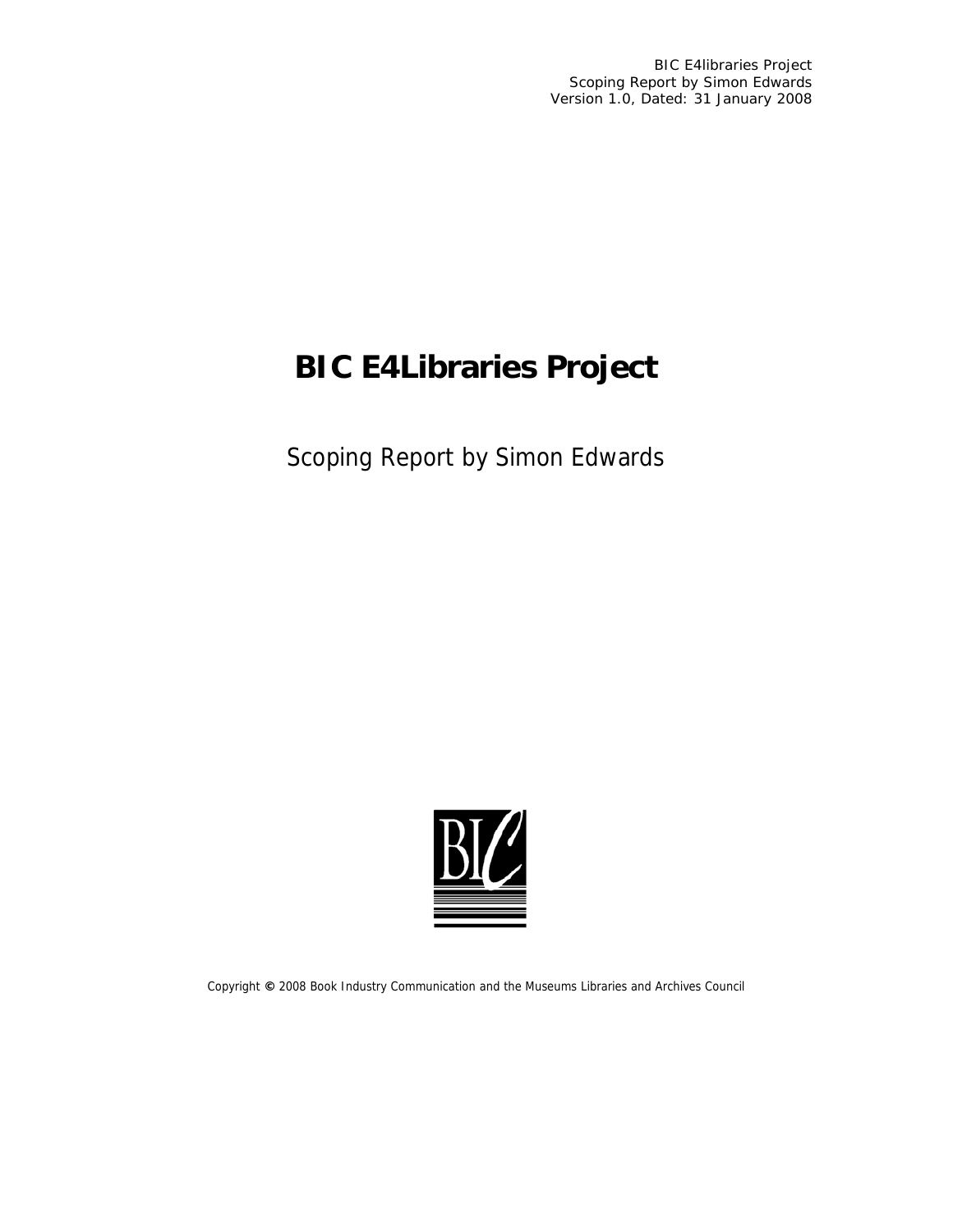# **E4libraries Scoping Report**

*Report by Simon Edwards, e4libraries Consultant, E: [simon.edwards@dial.pipex.com](mailto:simon.edwards@dial.pipex.com), M: 07742 988391* 

#### **Author's Note**

The author would like to thank the members of the e4libraries steering group who gave up so much of their time to enlighten and inform this report. Please note that some of the ideas or details in this report may be inaccurate or controversial due to author error. Also, some important points may have been missed. Please feel free to raise issues or send feedback to the author at simon.edwards@dial.pipex.com.

#### **Executive Summary**

The e4libraries project, of which this is the scoping report, will seek to encourage the library supply chain to embrace EDI and other useful technologies and to exploit these for maximum benefit. The library supply chain has already invested in EDI and is an enthusiastic user of RFID but more could be done by establishing and adhering to standards and by improving the interoperability between systems in order to deliver the benefits of these investments. E4libraries will also need to consider, possibly in a later phase, the supply chain for e-books and serials and the issues of the academic library supply chain. E4libraries will also seek to boost the profile of BIC as the ideal organisation to handle the issues of EDI standards and systems interoperability in the library sector.

The scope for EDI should cover the supply chain from the provision of bibliographic resources right through, via quote, order, order response, order fulfilment and invoice, to the eventual update of the invoice details to the local authority payments system.

The e4libraries project comes at a time when the library sector is under considerable stress. The supply chain is changing rapidly, partly due to pressure from the MLA with its top-down strategic initiatives and regional projects and partly from a number of other changes such as the perceived rise in the rate of library closures and the threat of de-skilling in the role of the librarian. There are also new technologies on the horizon such as e-readers, and new entrants such as new LMS suppliers such as Civica, new bibliographic resources such as GooglePrint and new web 2.0 phenomena such as Librarything.

The e4libraries scope therefore has to embrace a wide variety of related areas. This involves keeping a watching brief on the new technologies, providing a supporting role on library servicing standards, where NAG has already developed the standards, and addressing and solving the issues of lack of universal implementation of EDI as well as the problem of RFID standards.

After this e4libraries scoping exercise, of which this report is the primary deliverable, the project will have to conduct more detailed research where necessary: for instance, a detailed audit of EDI capability in libraries, library suppliers and library management systems. The idea is first to get the infrastructure right in terms of the LMS suppliers and their products and the ability to integrate with financial, HR, RFID, sales data monitoring and other relevant systems. The e4libraries systems workshop held in November 2007 has already begun the process of bringing the main players together to understand and start to solve the issues.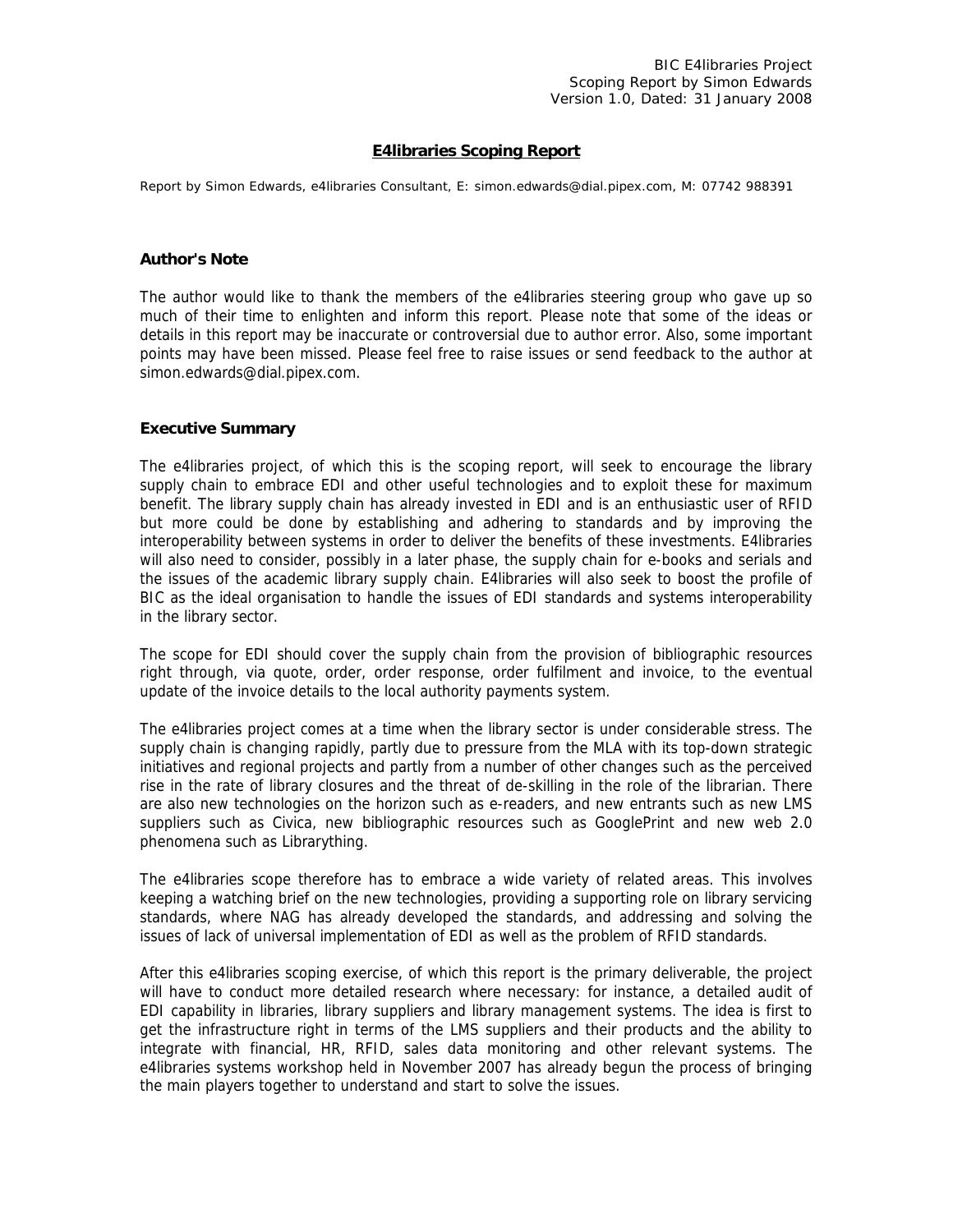Some detailed research may be needed to understand where the EDI standards have been interpreted rather loosely and where this has caused interoperability problems. Preliminary research indicates this poor practice is quite widespread and may be growing, so an exercise should be conducted to see to what extent the existing standards and their accompanying guidelines are fit for purpose.

Once the infrastructure, in terms of standards and system capability, is in place, the project will move into its promotional phase, which involves a campaign to encourage library authorities to implement EDI and to re-engineer their workflow to enable the benefits to be delivered. One possible idea is to set a target date by which the library supply chain should have fully implemented EDI. This could help to focus attention and resources on making EDI a priority and, if there is general agreement and high level support from the MLA, DCMS, Chief Librarians and others, this could help to prompt libraries and suppliers into action.

The promotional phase should involve a questionnaire (to enable the views of librarians to be included), case studies, an accreditation scheme, a web site with downloadable guides and other resources and one-to-one coaching of decision makers and stake-holders to encourage them to implement EDI fully and obtain the benefits. The focus will be on identifying and then encouraging best practice throughout the library supply chain. This could be in bibliographic supply, quotes and ordering, order fulfilment and invoice processing, as well as tendering for LMS procurement and library supply. The MLA's stock procurement cost model could be useful in identifying the real costs involved with book buying and the savings possible from implementing new solutions.

Future phases of e4libraries should be considered and these could address related areas that have not been fully addressed in the scoping phase. This would include the academic library supply chain where journals, e-books and RFID are the priority issues. These phases could run concurrently with the work on public libraries but would need the involvement and support of additional academic librarians and academic library suppliers on the steering group.

E4libraries will need to avoid being dogmatic and instead be flexible to the needs to the library supply chain. The project should not see EDI, RFID or any other technology as an end in itself but instead as a means to improve the supply chain for libraries. The key is to obtain all the possible benefits from the successful implementation of these technologies and standards and to reduce costs and improve efficiency so that a better library service can be provided. BIC has considerable experience in standards provision and promotion, and in the successful e4books project BIC has shown how EDI and e-commerce can be encouraged and how the book supply chain can be fundamentally changed for the better. The e4libraries project will learn from BIC's previous success in this area and will apply these lessons where appropriate in the more complex library supply chain.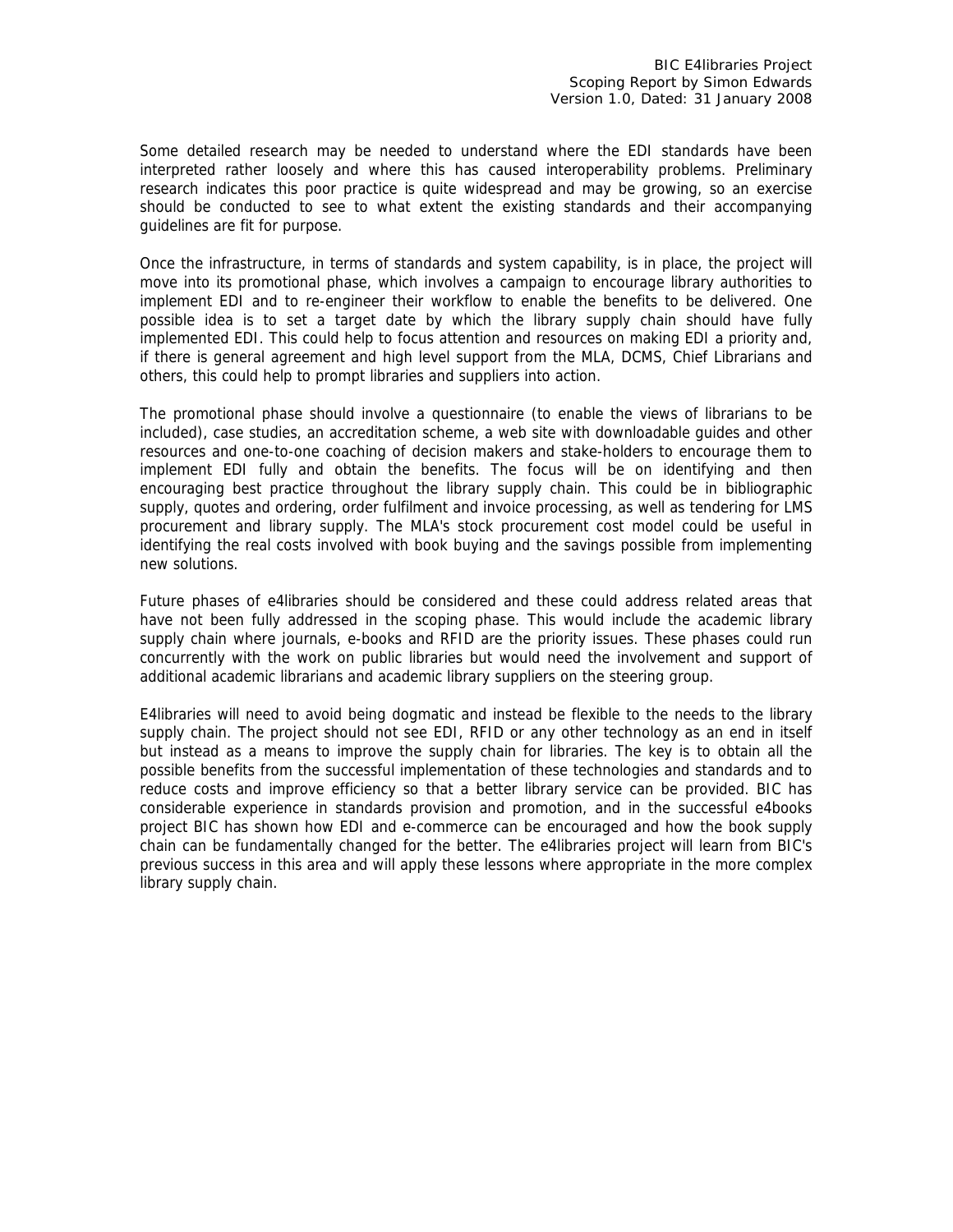| <b>Table of Contents</b>                                           | Page           |
|--------------------------------------------------------------------|----------------|
| 1. Introduction                                                    | 5              |
| 2. Project landscape                                               | 5              |
| 3. Project objectives                                              | $\overline{7}$ |
| 4. Process/methodology                                             | 8              |
| 5. Scope of the project                                            | 9              |
| 5.1 EDI and e-commerce                                             | 9              |
| 5.2 Bibliographic/Product Information                              | 14             |
| <b>5.3 RFID</b>                                                    | 15             |
| 5.4 E-books                                                        | 17             |
| 5.5 Systems interoperability                                       | 18             |
| 5.6 Inter-Library Loans                                            | 19             |
| 6. Strategic changes in the library sector                         | 20             |
| 6.1 MLA projects                                                   | 20             |
| 6.2 Market changes in the library supply chain                     | 21             |
| 6.3 Other initiatives                                              | 21             |
| 7. Standards                                                       | 21             |
| 7.1 NAG servicing standards                                        | 21             |
| 7.2 Bibliographic standards<br>7.3 RFID standards                  | 22<br>22       |
| 7.4 BIC EDI Standards                                              | 22             |
| 7.5 Standards working party                                        | 23             |
| 8. Library Management Systems                                      | 23             |
| 8.1 Methodologies                                                  | 23             |
| 8.2 Interoperability                                               | 25             |
| 9. Role of BIC                                                     | 25             |
| 10. Best practice                                                  | 26             |
| 11. Data collation and dissemination                               | 26             |
| 12. Quick Wins                                                     | 26             |
| 12.1 Documenting EDI Capability                                    | 26             |
| 12.2 E4libraries website                                           | 27             |
| 12.3 Key points summary of this report                             | 27             |
| 12.4 Questionnaire                                                 | 27             |
| 12.5 Systems Workshop                                              | 27             |
| 12.6 RFID Standards                                                | 27             |
| 12.7 MLA Cost Model                                                | 28             |
| 12.8 Case Studies                                                  | 28             |
| 12.9 Simple guides                                                 | 28             |
| 13. Other recommendations                                          | 28             |
| 13.1 BIC Library Group                                             | 28             |
| 31.2 Accreditation                                                 | 29             |
| 13.3 Review of Library tendering process to accommodate e-commerce | 30             |
| 13.4 Library promotional events                                    | 31             |
| 13.5 Target Date                                                   | 31             |
| 13.6 Decision Makers                                               | 31             |
| 13.7 Audit policy and electronic invoices                          | 32             |
| 14. Next steps                                                     | 32             |
| 15. Conclusion                                                     | 32             |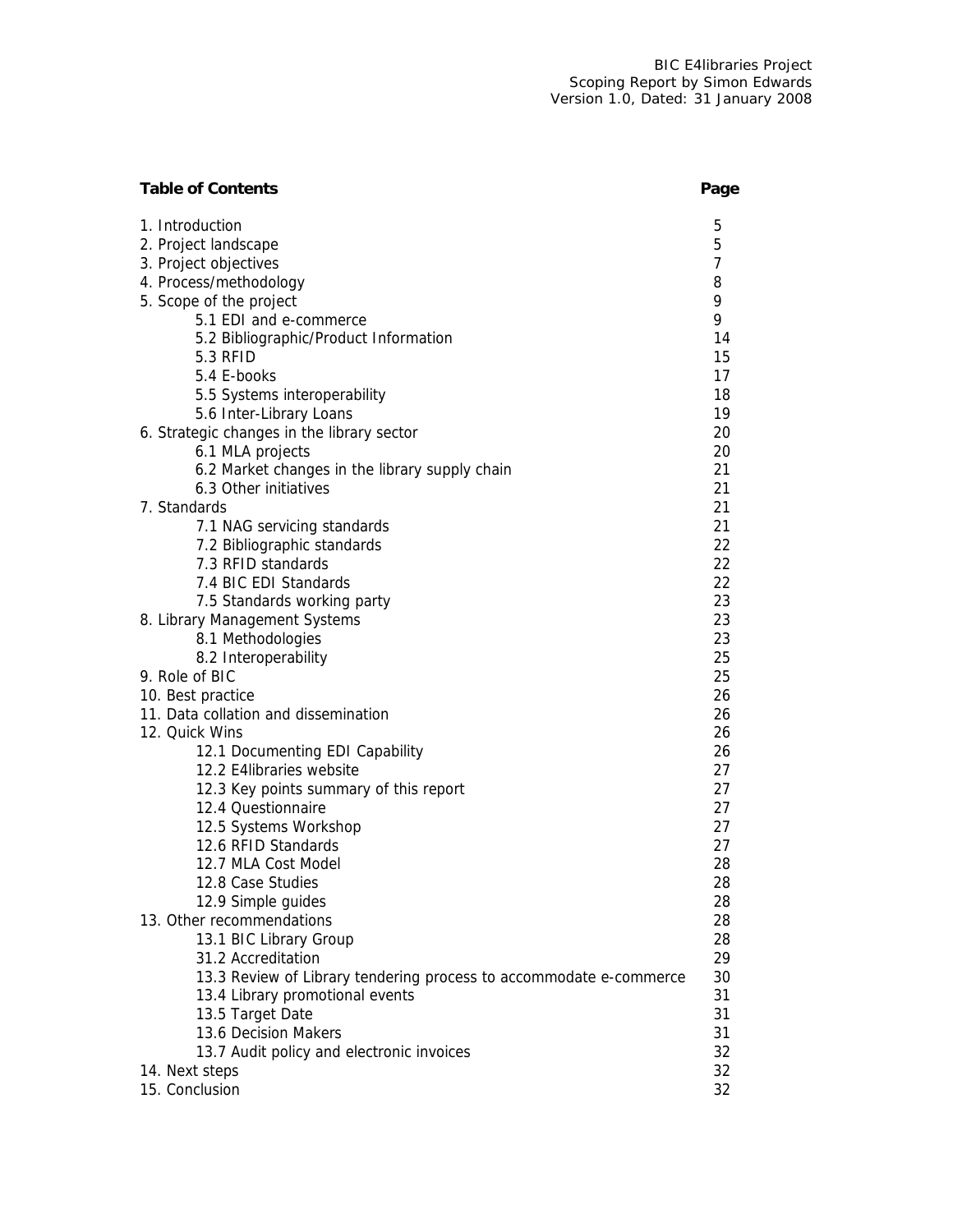# **1. Introduction**

"The BIC board believes that the time is right to work with librarians, industry organisations, library systems suppliers, library suppliers and others to bring about change through the application of electronic solutions, the development and promotion of e-commerce and the integration of systems." (Excerpt from the e4libraries tender document)

This e4libraries scoping report provides an overview of the library sector supply chain, with particular reference to electronic data interchange (EDI), electronic communication and systems integration.

The two key areas are standards and interoperability. This involves having clear standards that enable trading partners to exchange information in a standardised format. This prevents wasteful proprietary systems development and speeds up the implementation of new technology in order to reduce costs and improve library services. This report will also look at a wider scope for the e4libraries project. This will include RFID, which is an established technology; and over the last few years as prices of RFID tags and related hardware have fallen, library take-up has accelerated. But there remains an important standards issue. There is also a future possibility that a trade-wide standard will be needed by the book industry in the event that RFID sourcetagging is undertaken by book publishers as part of the book print and production process, and then delivered through both the trade and library supply chains to libraries, booksellers, wholesalers etc. If this happened it would be important to have the necessary standards in place to address both trade and library sector needs. Other areas that need to be looked at include product information (bibliographical information supply), e-books and interlibrary loans. This report seeks to examine the library supply chain in all these areas and highlight a strategy to deliver the project objectives along with any quick wins identified in the process.

#### **2. Project landscape**

The E4libraries project comes at a time of extraordinary change in the library supply chain. For years the sector has been fairly quiet with slow but steady development in a number of areas including library supply, EDI roll out, standards development and adoption and so on. Now there are several potentially significant changes that could radically affect the library supply chain and therefore the project landscape.

Most significant amongst these is the Museums Libraries and Archives Council (MLA) and its work to streamline the library supply chain. The impact of this work has been to raise awareness of the idea of centralised strategic or regional supply of bibliographic information and possibly book supply. A number of authorities and consortia are likely to implement some of these ideas going forward. Increasingly observers are using the phrase "149 times" which indicates that certain tasks have been identified as being carried out superfluously in each library authority which could perhaps be handled centrally.

Other potentially very significant changes include:

- Establishment of RFID as a cost-effective and reliable technology, offering significant benefits to libraries and acting as a catalyst for further change in library layouts and workflow.
- E-books already very significant in the academic sector and now potentially about to become significant in the public library sector.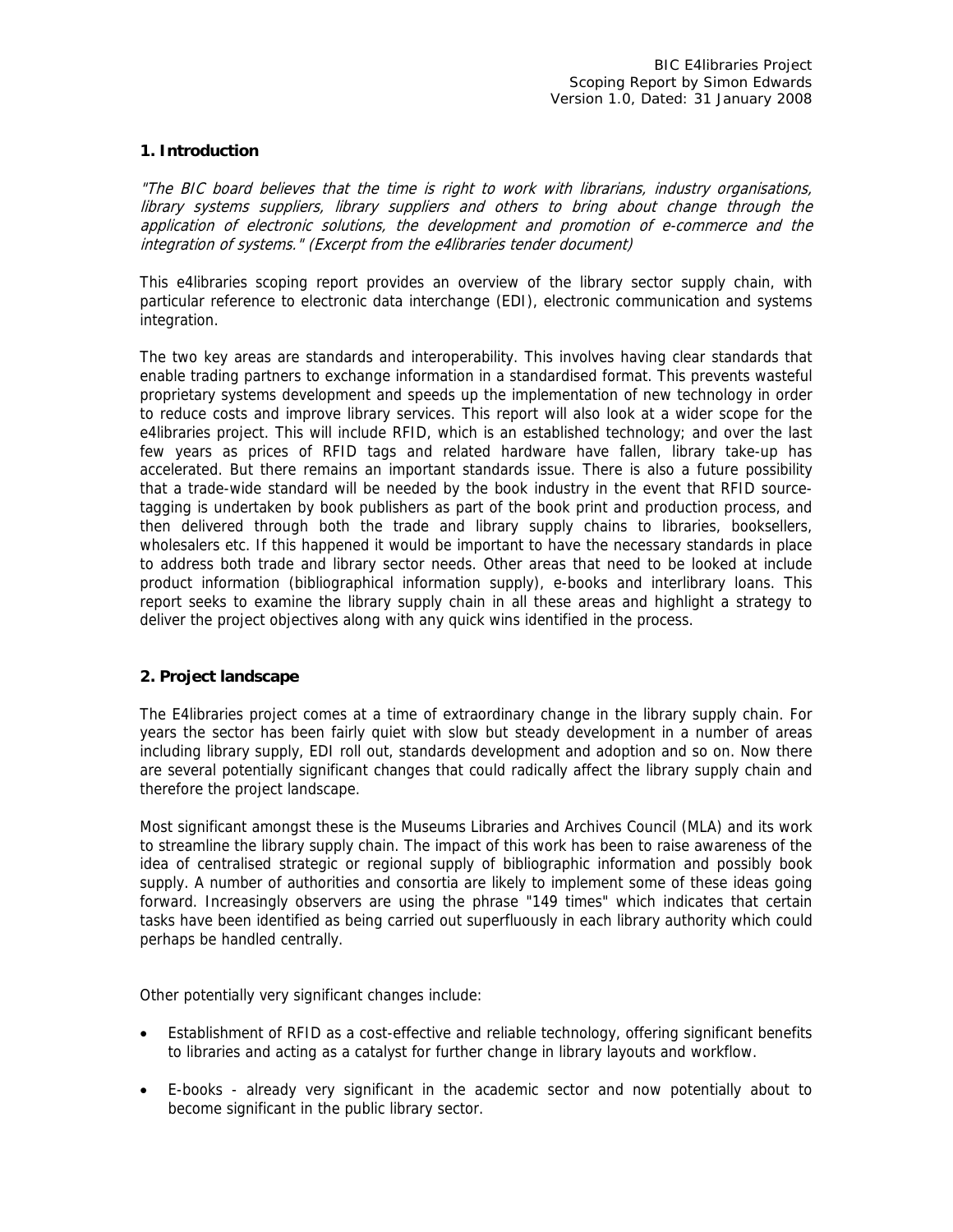- The arrival of other new technologies such as e-readers, text to audio translation software, digital repositories with print on demand etc.
- New entrant Library Management Systems suppliers such as Civica (offering an alternative model featuring a local authority system with an LMS module).
- Widespread use of the Internet for product information and acquisition and the role of new entrants such as GooglePrint, Microsoft, Amazon, and new Web 2.0 arrivals such as Librarything.
- The possibility of implementing new approaches to a national Inter-library loans solution including smart cards, ID cards along the lines of Transport for London's Oyster card.

These changes are all imminent or possible within a year or two and could change the landscape for the E4libraries project. This potential for radical change mostly helps the project by making it all the more relevant. For example a major shift towards regional partners in bibliographic or in library supply would necessitate improved EDI roll out and the full adoption of mature standards in order to maximise the benefits of this investment. Basically, if the potential for change is new or radical, standards will be needed and electronic communication will almost certainly be very important in building a successful library supply chain. If the potential change makes cost reduction even more vital, then again implementation of EDI would seem to be an obvious mandatory step.

In addition to change from the adoption of modern technology and shifts in the marketplace from new entrants or the development of an improved business model, there is also a strong political dimension arising from the fact that the library service is publicly funded. Responsibility for the provision of local library services lies with individual local authorities but how this is delivered is a matter of concern for the Government (via DCMS and the MLA).

• Central v. local

The library service is essentially local at its base; but as this can be inefficient the libraries have sought to set up consortia and to group themselves into larger units in order to provide economies of scale. Local people who use libraries want local services and book stock which reflect their needs and the makeup of the local population. If the funding is locally administered, responsiveness might be excellent but there could be unnecessarily high costs from local servicing, local stock selection, local systems provision and even local library supply. A radical move to centralise to a regional - or a single strategic - model for library supply, servicing or bibliographic information supply should, however, introduce efficiencies. This should make takeup of EDI and implementation of standards easier as larger organisations have larger resources and are often more technically competent. However, imminent major strategic change can paralyse development at a local level and libraries may put off a system upgrade or EDI implementation while waiting for the change to happen.

• Value for tax payer's money

The library service costs some £1.2 billion per annum and is a significant expenditure by Government through local authorities. This sum is large enough to be of interest to the authorities looking to limit or cut public expenditure or to increase value for money. In fact less than 8% of this budget goes on books and related materials.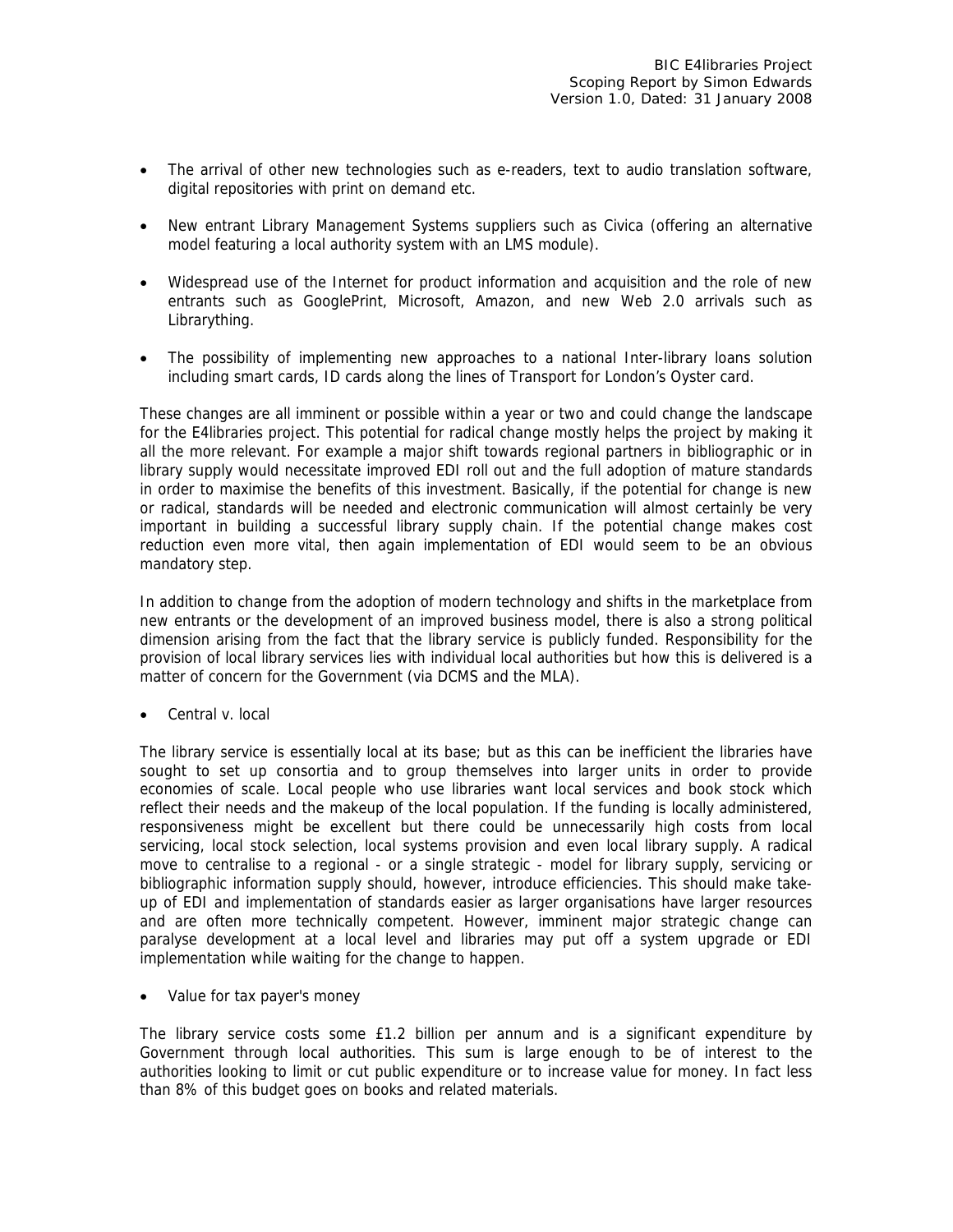Approximately £85 million worth of books are purchased for public libraries whilst the actual cost of administering the purchase of these books in terms of staff time etc is very high indeed. One borough calculated that in staff time alone it cost more than £5 per book ordered. So there is a potential to cut the costs of the library service, to streamline processes and introduce improved methods, technologies etc. Meanwhile as local authority budgets are under threat a number of libraries are being closed around the country. There is therefore an imperative to do things better and to save money in order to save the library service from the threat of further closures.

• Literacy v. community

There is an accusation of dumbing down in the media and entertainment worlds and a shift in libraries from books to other information resources and other services seems to be part of this. Libraries have an important role in providing community space for use in a number of different ways. Literacy and books are seen to be under threat and this is not just the increased purchase of electronic products which is so prevalent in the academic libraries. The e4libraries project focuses on the book supply chain but should also add value to the acquisition of serials, e-books and audio books as required. Local authorities have a statutory duty to provide a library service for their population but this responsibility is not easy to define and for some authorities the library service is about provision of local services rather than about books. Libraries are closing and when a new library is opened it is often the case that books have a less prominent place than before. Not everyone in authority acknowledges the importance of books and their role in education, information and culture and some see the Internet as taking over this role. The outcome of all this is that libraries will need to make their supply chain for books as efficient as possible in order to survive.

The conclusion is that the scope of the project should necessarily be kept quite wide in order to cover any eventuality. However the primary focus should be on standards and interoperability as well as in promoting the role of BIC in the library sector. In the event of a major change to the supply chain, the scope of this project could be flexed by the steering group to adapt it to accommodate the change.

# **3. Project objectives**

The BIC/E4libraries project concerns both public and academic libraries and divides into two phases.

- Phase one involves high level "research to prioritise the areas where quick wins might be achievable and to identify those which will offer scope for further investigation."
- Phase two involves more detailed analysis and putting in place measures to encourage the adoption of standards and electronic communication.

The project objectives are as follows:

It is widely agreed that the library supply chain is complex, inefficient and expensive. BIC is looking to appoint a consultant to work on this project. The consultancy will be in two stages: first, to research and produce a scoping report which will prioritise the areas where quick wins might be achievable and to identify those which offer scope for further investigation; second, and subject to the successful completion of the first, to work with BIC on a continuing basis in developing this area of work. (from the e4libraries tender document)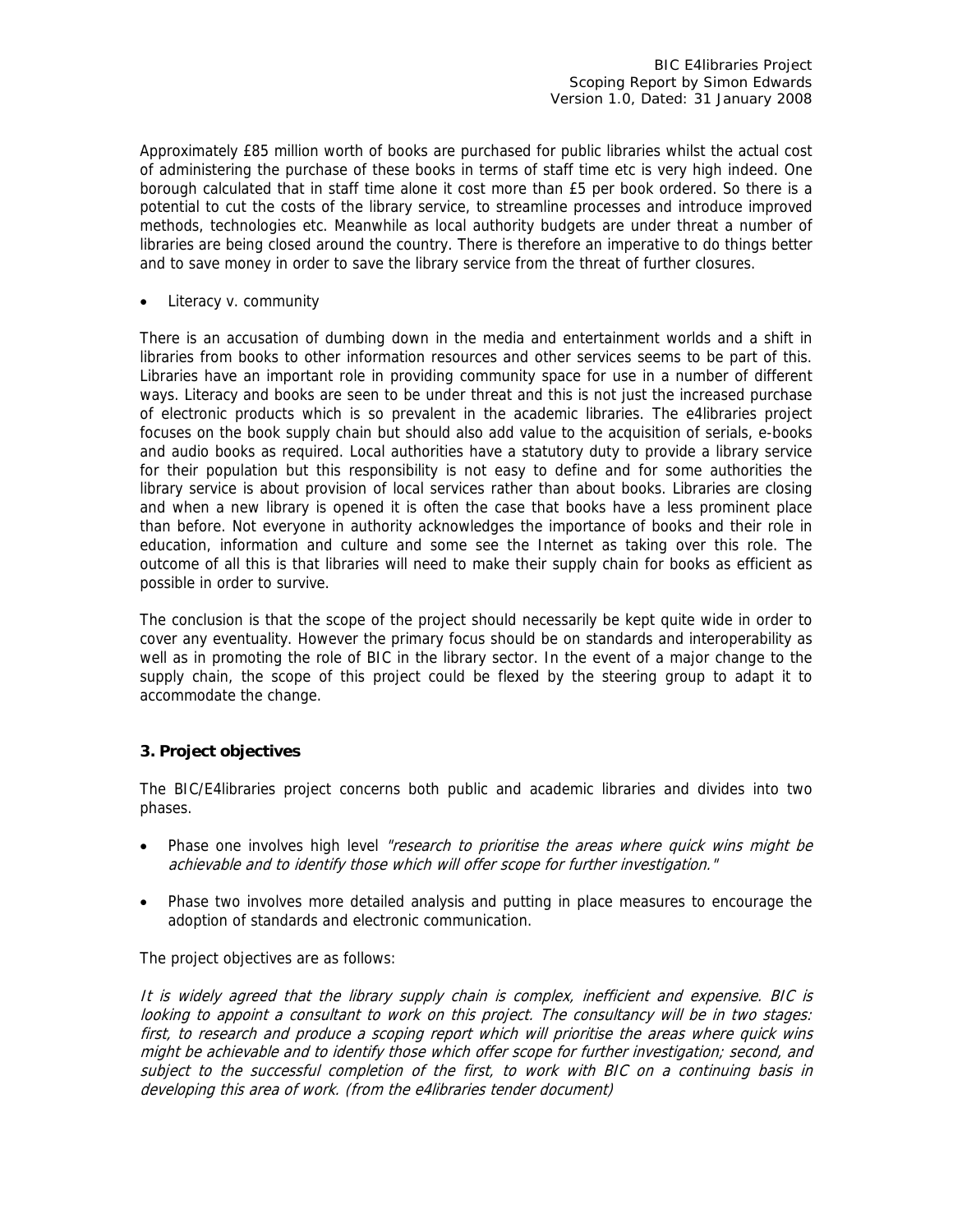- Researching the library supply chain, identifying weaknesses and promoting opportunities for improvement; devising solutions aimed at integrating library management systems with external financial systems.
- Encouraging the deployment of e-commerce and automation in the book and serials supply chains.
- Promoting the adoption of standards in EDI, XML, web services, product information and RFID in the library supply chain.
- Developing communication lines with systems suppliers, researching capabilities of their systems and promoting usage of standard e-commerce messages.
- Planning and moderating a workshop for systems suppliers, service providers and users.
- Co-ordinating an integrated structure for BIC's interaction with the library sector (EDI and other e-commerce standards, supply chain, RFID etc).
- Build BIC's profile in the library community

#### **4. Process/methodology**

The e4libraries project started with the setting up of a steering group and agreement on project objectives. The consultant was then appointed and the research to establish the project scope and any quick wins was undertaken. The output from this work is this scoping report. The next steps are likely to be:

- Publish this report and collect feedback
- Continue to consult with key constituencies
- Seek to implement the recommendations of this report
- Set up a BIC Library Working Group covering
	- EDI standards and guidelines
	- LMS interoperability
	- RFID standards

Undertake further research:

- Conduct a survey by questionnaire of the whole library sector to collect ideas and input and to ensure that the whole sector feels it has been fully consulted.
- Conduct a technical survey of all library suppliers, library authorities, LMS providers and bibliographic providers and produce a definitive technical capability chart showing EDI capability, RFID implementations etc.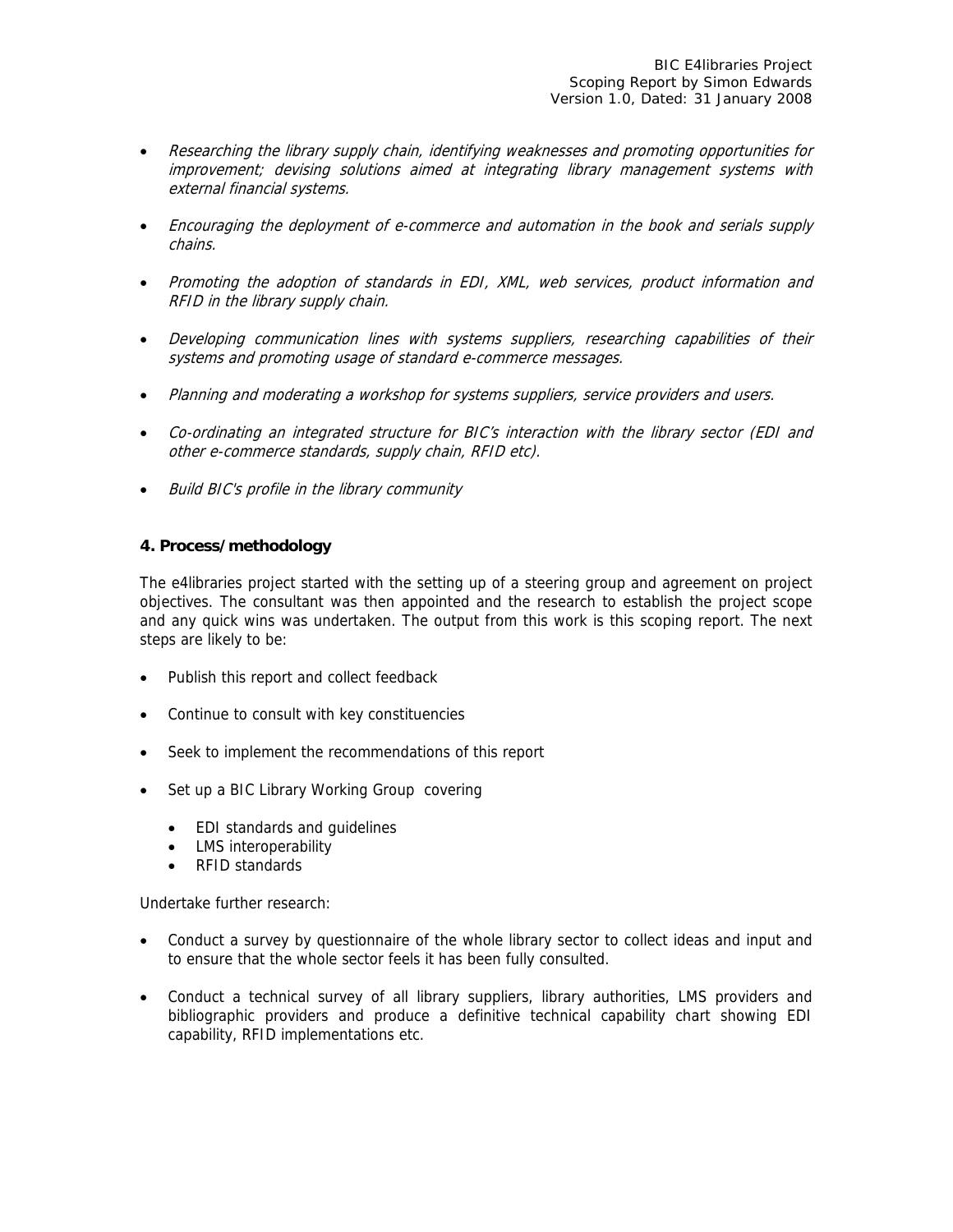# **5. Project Scope**

# **Schematic of EDI in the library supply chain**



The e4libraries report will focus on library sector standards as they apply to EDI and wider ecommerce, product information, RFID, e-books and library servicing. The project will not seek to interfere with accepted standards administered by other organisations such as NAG or NCIP but will include these standards in the promotional phase of the project - where the work is designed to encourage best practice and standards adoption. The project will also focus on interoperability between systems such as Library Management Systems, financial systems, RFID systems etc.

#### **5.1 EDI and e-commerce**

EDI and e-commerce should cover all transactions and routine message exchange between libraries and their suppliers. This will include:

- Product information provision and online stock selection
- Quotes
- Orders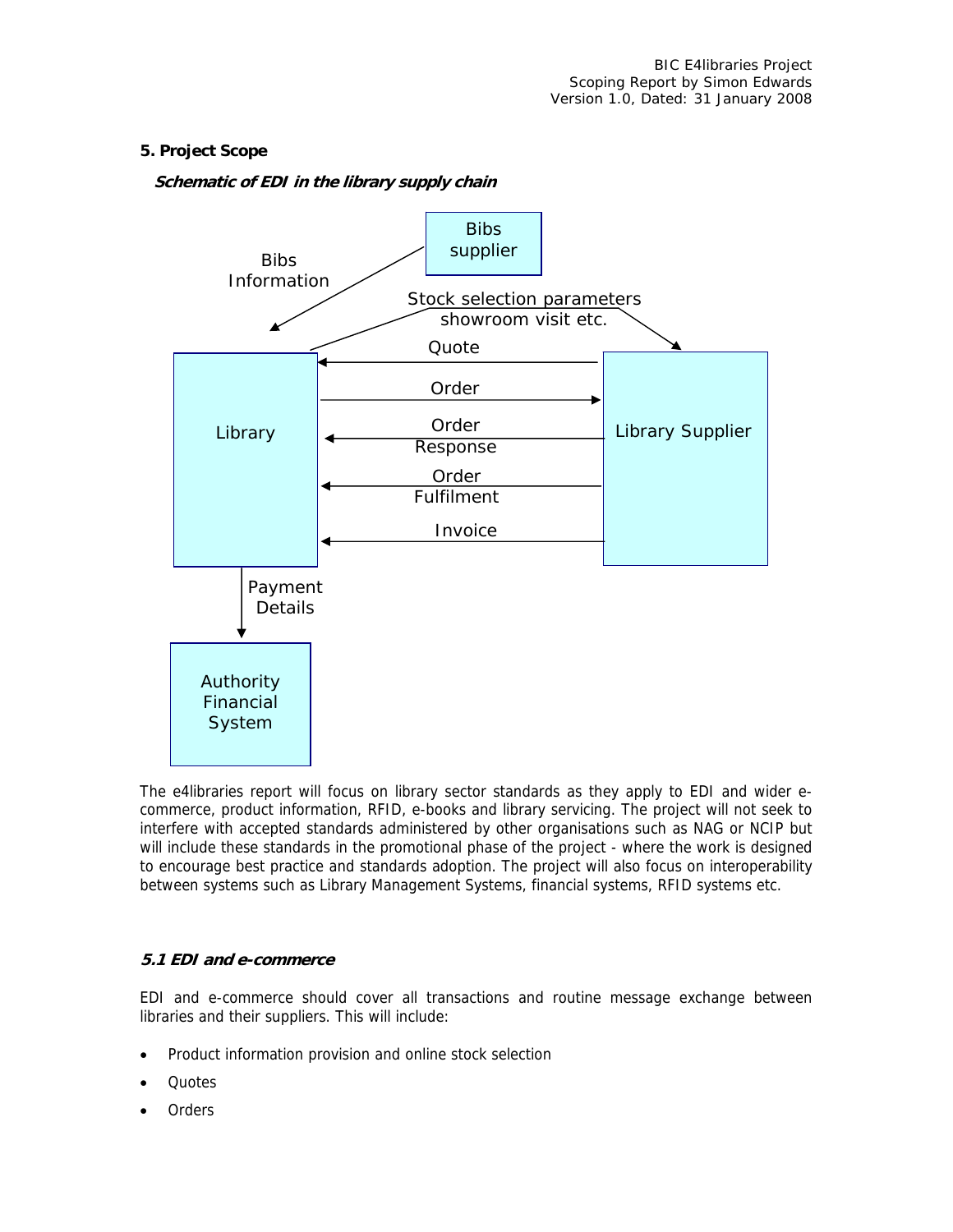- Order Responses/order acknowledgements
- Order Fulfilment/Catalogue Services/Item Load
- **Invoices**

#### EDI statistics

The e4libraries project should undertake a focussed piece of research to quantify precise usage of EDI and e-commerce in the library supply chain at the start of the project. The idea would be to be able to record which EDI messages are in use at which libraries, library suppliers and via which library management systems.

Some preliminary data obtained by e4libraries suggests that over 80% of public libraries are already capable of sending EDI orders. These figures need to be checked and the planned detailed analysis of EDI capability should achieve this. However, 40% of libraries do Order Acknowledgements/Order Responses, 25% do Quotes and only 5% do Invoices. This Quotes figure may be too low as several library authorities have recently implemented the Quotes message. Other preliminary data show that Order fulfilment and Invoices messages are both around the 15% mark.

Establishing current EDI usage will set a base level for the project and enable the project to track its effectiveness going forward.

#### EDI Capability Chart

This activity would also enable an EDI capability chart to be assembled, which would show the capabilities of all the players, libraries, library suppliers and library management systems suppliers. This could be very useful for authorities when considering upgrading to a new LMS or in changing library supplier.

EDI has become so fundamental to the way in which the more advanced library authorities function that, when considering a move to a new library supplier, it is now often crucial that this new supplier can do EDI and with the right messages to the right standard. If the supplier can't do EDI with the library authority or consortium this will weaken their bid and the business may go to another supplier. Some library suppliers pride themselves on their EDI take-on process, which offer a quick and simple way to implement a live EDI implementation with new customers as fast as possible. This process takes into account standards interpretation issues and other customisations necessary to replicate the way in which this library authority customer works.

| Library Authority            |  | <b>ORDERS ACKS QUOTES</b> | Catalogue Services/Item<br><b>Load/Order Fulfilment</b> | <b>INVOICE LMS NAME</b> | <b>ICOMMS METHOD (e.g.</b><br>VAN or FTP) |
|------------------------------|--|---------------------------|---------------------------------------------------------|-------------------------|-------------------------------------------|
| <b>Barsetshire Libraries</b> |  |                           |                                                         | Biblio-Dvnix            | Nielsen Booknet or FTP                    |
|                              |  |                           |                                                         |                         |                                           |
|                              |  |                           |                                                         |                         |                                           |

This simple template could be filled in by all the library suppliers. Additional details could be given, such as which versions of the EDI messages are used and, in a comments field, any additional information on such details as any non-standard workarounds arranged with the library.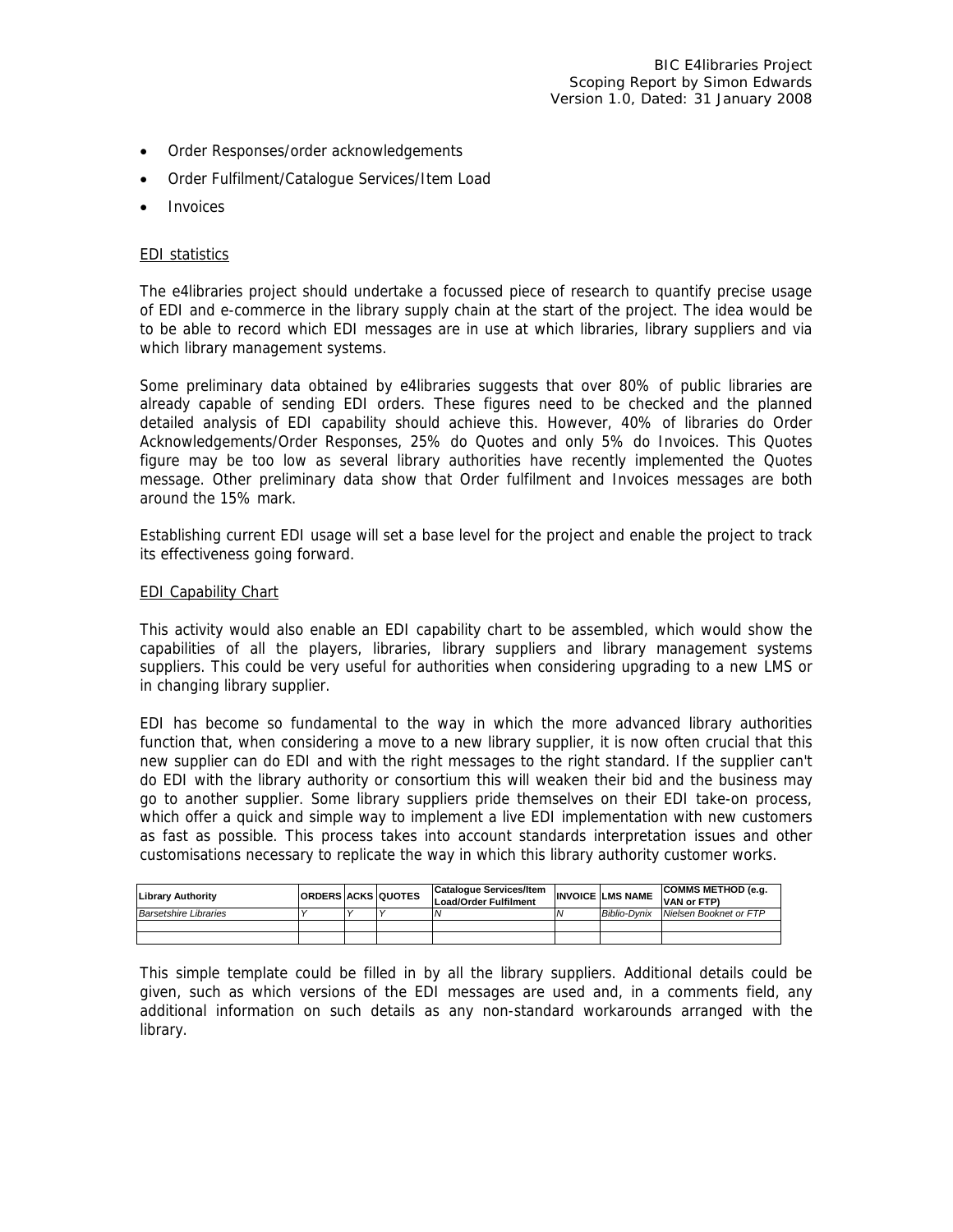#### EDI Ordering

The EDI Order message is the most widely used, but increasingly libraries are seeking to implement the Quotes message from the library supplier to the library. The Quotes message saves the library a lot of time following a showroom visit or online stock selection activity: the library no longer has to key in all the books they have just ordered in these ways but they can instead look at the quote, analyse it for completeness and relevance and then, if satisfied, click a button to send an order. As library suppliers continue to develop and roll out web-based stock selection tools and as standing orders and other supplier-initiated supply grows then the Quotes message will become increasingly important. However, the Quotes message may not be sufficient to place an order as the library system needs a MARC record containing bibliographic information in order to set the book up on the LMS and the library OPAC and to place the order. Some libraries receive a bibliographic feed from a library supplier or from a specialist bibliographic supplier and some request a MARC record from their bibliographic supplier for each book they order. In studying how libraries place orders it is necessary to include bibliographic supply and Quotes as well as EDI orders.

#### Order Response

Order response and order acknowledgements are fairly straightforward, providing exception reporting on orders which cannot be supplied. Given tight budgets and other constraints, order responses and acknowledgements are very helpful to libraries, enabling funds to be switched from books reported in the order response message as unavailable. These funds can then be used to place new orders on books that are available.

#### Order fulfilment

The order fulfilment message contains the information needed to receive the books efficiently and to get the books onto the library shelves. One systems supplier provides this functionality through the invoice message whilst others use the order fulfilment message although it is called different things by different suppliers, e.g. "Item Load" or "Catalogue Services".

#### Invoice

The invoice message seems to be less widely used than the others, but there are certainly opportunities here to improve the whole process of payment for books received. There is also an opportunity to look at the integration with the authority accounting systems and seek to streamline the accounting process. When looking at invoices it will be necessary to distinguish between item level invoices and consolidated invoices.

One library authority receives invoice information within a customised MARC record. This is certainly not to standard.

By surveying wider library practice it may be possible to recommend a simplified methodology on selecting, ordering and fulfilling book orders. This best practice should be established and promoted using case studies, guides etc.

The aim of the e4libraries project with regard to EDI is to:

• Encourage widespread take up of the appropriate EDI messages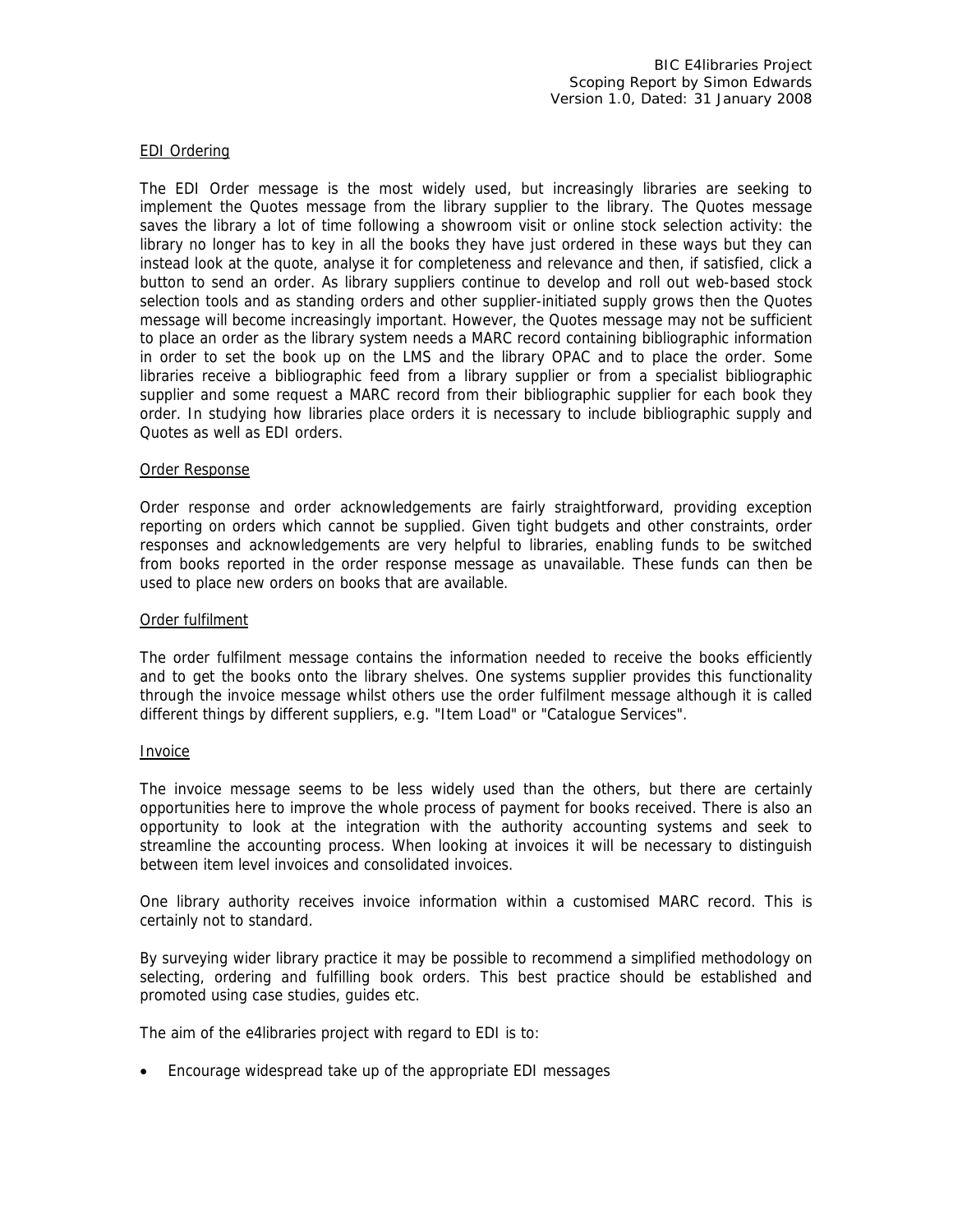This is the promotional phase of the project which cannot start until the basics are all in place e.g. systems capability, robust standards. Then a campaign should be launched to encourage widespread take up of EDI.

• Conform to approved standards

It is crucially important that the EDI standards are accurate and up to date before they are promoted to the library community for use. Early research has indicated that the standards are being interpreted in different ways, and that there is a lot of opportunity for libraries and LMS suppliers to add information (text rather than coded) for trading partner staff to interpret and action rather than for computer systems to implement. Sometimes this information is provided for the computer to interpret and action but it is not included in the standard. These extra requirements can be unique within individual supply relationships rather than standard for all. This functionality creep and ambiguity in the standards and the ways they are being implemented needs to be looked at. Clearly, EDI should be able to support library business requirements but e4libraries should seek to ensure that best practice requirements are supported rather than short-term workarounds.

• Integrate these messages into the appropriate systems to deliver full cost benefits (see systems interoperability)

One of the key areas of EDI implementation lies in ensuring that the potential benefits of EDI are realised. Ideally the subject should be looked at holistically and an approach adopted which embraces all the relevant EDI messages, systems and standards and the business processes and workflow involved.

• EDI implementation must be allied to some business process re-engineering.

Libraries are very unlikely to reap the benefits of their EDI implementation if their business processes are unchanged.

• EDI implementation does not stop at orders and should embrace the full range of messages to streamline the whole supply chain.

Some libraries have now implemented the full range of messages and can report on the benefits obtained. These implementations would make excellent case studies.

• EDI implementation may include the EDI Quotes message and ideally an integrated source of timely and accurate bibliographic information.

Some of the cost benefits available to libraries come from adopting sophisticated supplier stock selection services. This stock selection fits in with EDI Quotes and EDI Orders to deliver even greater cost saving. Accurate bibliographic information drives the whole library supply chain and libraries should be encouraged to review the ways in which this information is obtained, its accuracy and timeliness and the method of supply. There are now many different ways in which bibliographic information can be obtained.

There needs to be suitable monitoring and control of costs and benefits.

The MLA has produced a stock procurement cost model working with library authorities, and the findings of the Havering Borough Libraries implementation of EDI Quotes, Orders, Order Responses and Invoices have provided some significant statistics on the benefits of EDI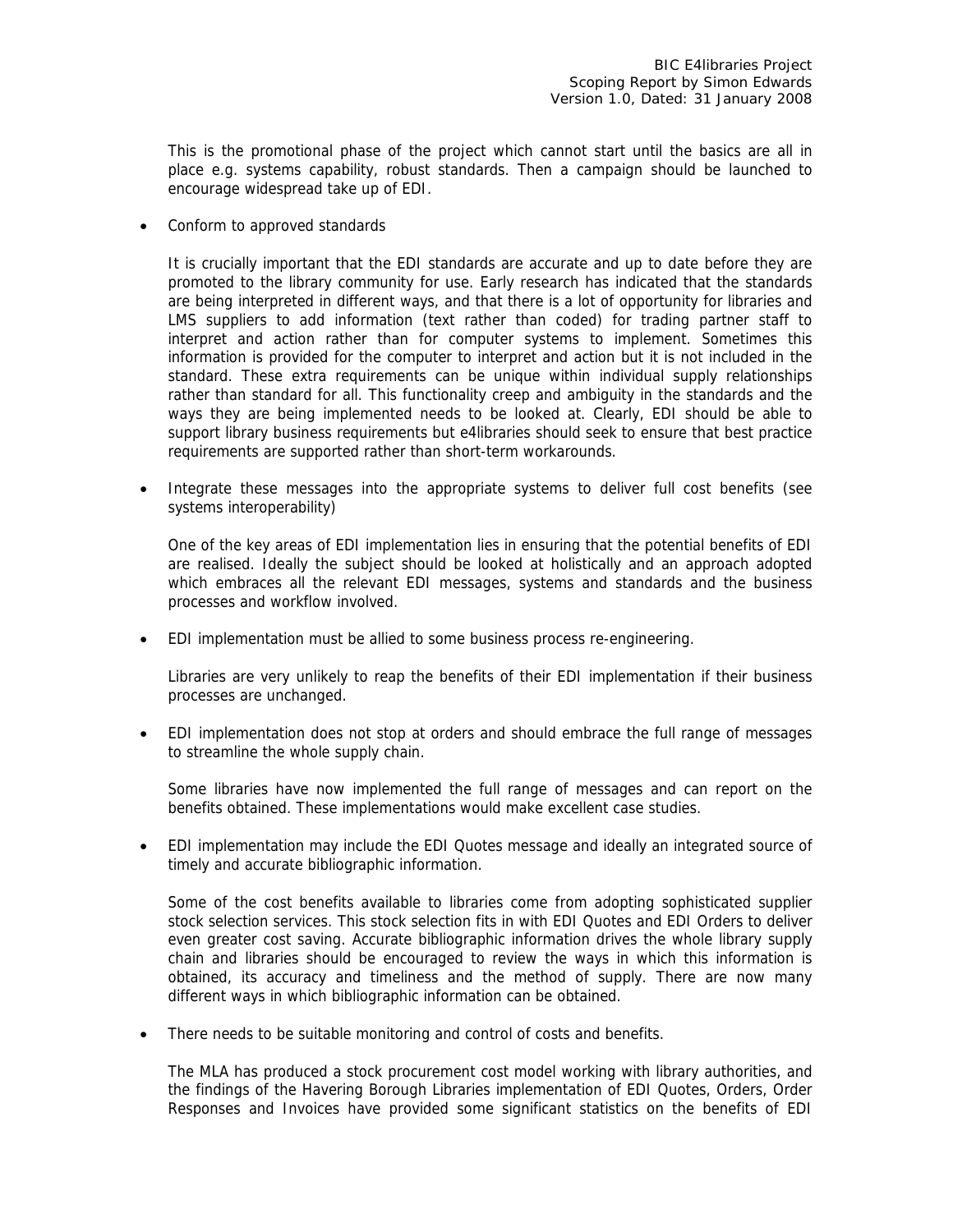implementation. Many organisations use a cost-benefit process to justify expenditure and then fall down on monitoring the benefits once the implementation is completed.

#### Havering Case Study

Havering analysed their costs and came up with a figure for the labour cost of putting a single book on a library shelf. This figure was an amazing £5.46. This doesn't include the cost of the book or the servicing but simply the cost of the process of stock selection, ordering and receipt. Havering had a stock selection team of about six. This model was used again after DS had implemented Quotes and Orders only and the cost had fallen to £3.35 per book ordered. After the remaining EDI implementation of order responses and invoices the costs were again analysed and the figure was down to £0.62p. This is an extraordinary cost saving, although to see the whole picture it would be necessary to know how much these changes cost to implement in terms of staff costs, systems investment etc. and whether it was this financed out of current budgets or extraordinary funds. We should note that much of this benefit was obtained by adopting supplier stock selection in addition to implementing EDI and integrating with authority financial systems.

Establishing the benefits of EDI is a crucial part of e4libraries. We need to ascertain where the benefits exist and how these can be measured and how this information can best be presented to libraries:

#### Benefits

- Bibliographic information supplied electronically keeps staff up to date and enables available (and correct) books to be ordered. Helps acquisition staff to identify books to order. Enables staff to answer customer queries and reader requests.
- Quotes save time in coping with the results of a showroom visit or supplier stock selection.
- Orders save telephone and postage costs and the LMS stores what has been ordered for receipting (EDI Orders provide the main benefit for library suppliers and may be crucial in getting good terms of supply).
- Order Responses enable libraries to know what cannot be supplied and this can more quickly free up scarce budgets for ordering books which are available.
- Order Fulfilment enables the efficient receipt of book stock and helps to get the books on the shelf in a timely manner.
- Invoices help the LMS to do the detailed budget tracking whilst the corporate system actually pays the invoice (often a consolidated invoice).

All these messages are delivering a slice of the total benefit cake. Libraries need to be encouraged to take a holistic view of EDI and aim to implement all the messages rather than just orders or MARC records.

In looking to persuade the libraries to do more EDI we need to:

• Identify libraries with gaps: either no EDI or only a few messages (this can be done with the help of the library suppliers).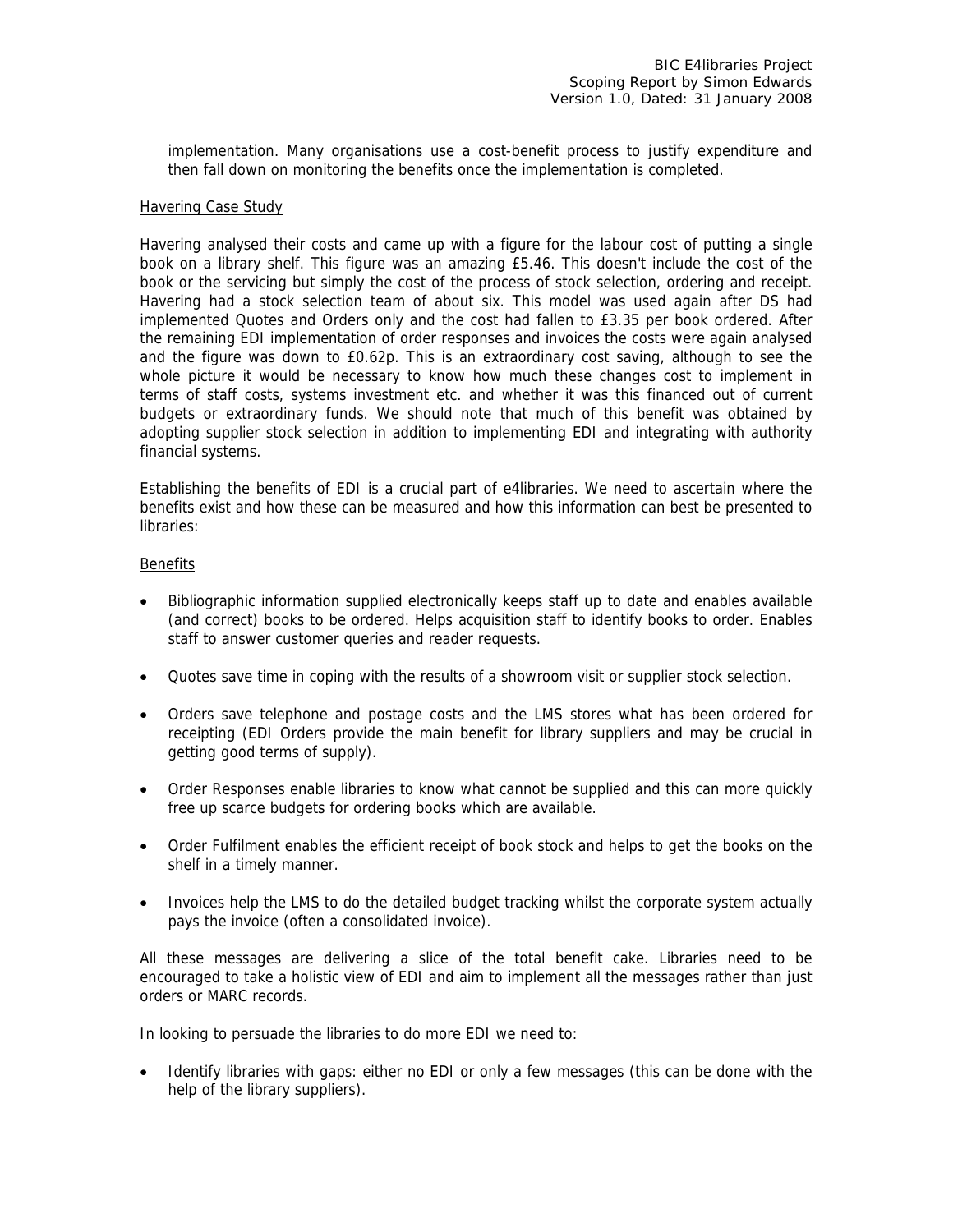- Identify the decision makers in the library structure, including the main stakeholder who would make a decision about EDI
- Identify the library's LMS to see if there are any issues around EDI capability which will need to be addressed.
- Work with the library supplier and the decision maker and present the benefits which are most appropriate to that library or library authority's situation.
- Show a case study with similar circumstances and show the benefits achieved.

There will also need to be a clear understanding of the costs of developing EDI. Ideally the LMS suppliers would see EDI as a core piece of functionality which is mandatory for all libraries rather than as an expensive cost option and an opportunity to make some revenue.

There could be a danger that, because some libraries are reluctant to take up supplier stock selection and because EDI is sometimes identified as a part of this, they are therefore reluctant to adopt EDI itself. A better approach is to look holistically at all book purchasing for that library authority and the costs and workflow associated with it and see where costs can be reduced. EDI does fit very well with supplier stock selection but it is possible to implement all EDI messages and derive significant benefits without using supplier stock selection.

EDI messages have to be transmitted across a network, usually a Value Added Network (VAN) or the Internet via FTP. There are issues around which of these methods should be used. A value added network offers a higher level of security, back up and an audit trail but is a chargeable service (often volume related) whilst the Internet can be used to enable free EDI messages to be sent via FTP. Other options such as AS2 are available but don't seem to be of interest to the library sector. Preliminary research suggests that at present public library EDI messages are sent 60% via a VAN and 40% via the Internet and other methods. It is not quite a simple matter of a chargeable service versus a free service as the real costs of EDI have to be understood and factored in: for example, the cost of setting up and testing with trading partners and then managing that EDI relationship. Some of this work is facilitated by the value added network.

# **5.2 Bibliographic/Product Information**

Bibliographic and library suppliers have implemented new web-based selection tools, which are designed to help librarians choose books for their libraries. These can take a library's budget or stock needs or class weaknesses and suggest stock for purchase. A key part of this functionality is to ensure a reliable, accurate and up to date bibliographic record is supplied to the library to enable the LMS to place an order and to load the library's OPAC so that users can request the book. This can also form part of the set of transactions involving quotes and order messages already mentioned under EDI and e-commerce. Best practice would integrate bibliographic supply, supplier stock selection, quotes, orders, order responses and order fulfilment/invoices to provide a modern seamless EDI-based solution.

Library Management Systems (LMS) usually require a bibliographic record to be available before a book can be ordered or stocked. The accuracy and timeliness of this information is crucial to successful stock purchase. In advance of publication the library may obtain a record and place an order and then, when the book actually becomes available, an updated record is obtained. This would be a "book in hand" record, which provides an improved level of accuracy as the bibliographic information received from publishers and other providers will have been validated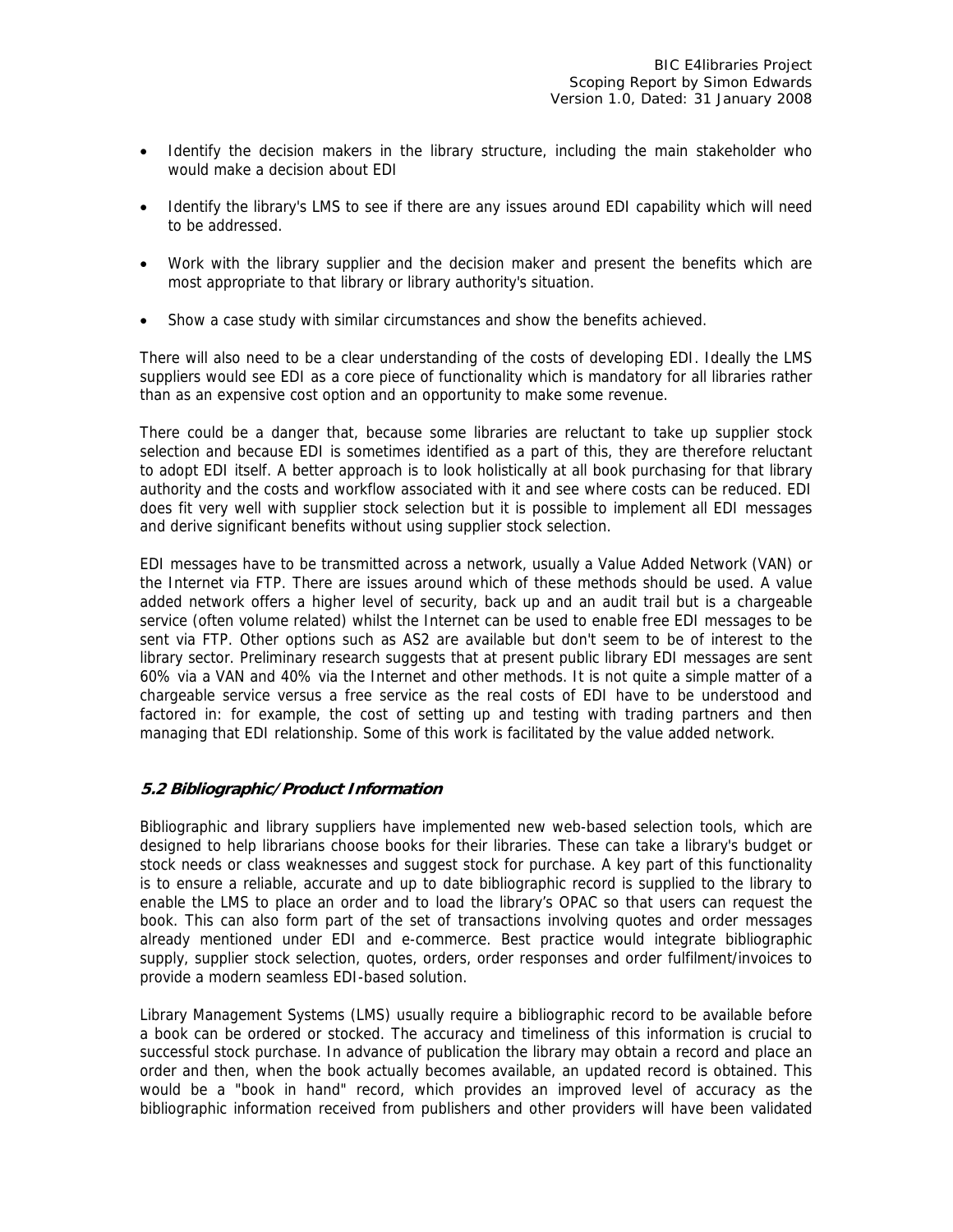by information given on the actual book once it is received. The ideal situation would seem to be that information about the book is made available to library visitors and online borrowers at the same time as the book is made available for issue. However, some libraries do very well with prepublication orders by loading their OPAC with new titles well in advance of publication. Given that books typically have to be serviced and this can build in a delay, and given that it is important that new titles are available promptly on publication, timing is an important issue. Bibliographic supply of the right information at the right time is seen by libraries to be vital.

# **5.3 RFID**

RFID is potentially one of the most exciting technological developments for many years. The RFID tag can contain a security element which can be activated and used to prevent theft but it can also store information about that specific copy of a book, who owns it, who supplied it and so on. RFID also lends itself to the self-service issue of library books. Stocktaking can be speeded up, lost books can be found and mis-shelved books can be re-shelved correctly. RFID would seem to offer the library service huge potential and some library authorities are moving forward on RFID and have ambitious plans to convert their library stock to RFID.

However, there are a number of issues regarding RFID. These involve reliability and standards.

• Reliability

The RFID tag has been designed to be read in a specific position relative to the appropriate reading device. This means that if books are put flat and sent through a detector tunnel, then reading rates are likely to be 100% accurate. Unfortunately, the tag is being deployed on books which are stored spine out en masse and sometimes on metallic shelving. The RFID tag may not register if the signal is bouncing off the metal shelf or if there is another book with a tag very close by and in the same position within the neighbouring book on the same shelf. Reading accuracy can dip as low as 60% under the wrong conditions. There are workarounds, such as positioning the tags randomly on the library books so that the chances of two tags being next to each other are reduced, but this is not ideal. Libraries using RFID or about to install it need to be realistic about what can be achieved by the currently available technology for each required function.

When issuing a book and doing so one at a time reliability is normally much higher, and if an audible beep accompanies the reading the user can be confident that the book has been read.

The reliability problem is at its most acute when using RFID for stocktaking. Nevertheless the ability to find misplaced or mis-shelved books is very helpful for libraries and if the technology continues to develop then RFID could be very useful in this area. The key is to understand the technology and its capabilities and then expect an appropriate level of performance for a specific function.

**Standards** 

In the short term there is likely to be a serious problem with RFID tag standards. It appears that there are now six possible RFID products on the market and despite claims to be accurate and reliable many of these products are not compatible with each other. A reader designed for one system may not reliably read the tags of another system or may not read them at all. Supporters of RFID say that the chips in the tags are all the same and so there should be no problem. This is basically true but the analogy of PCs and Macs applies here. Both PCs and Macs have operating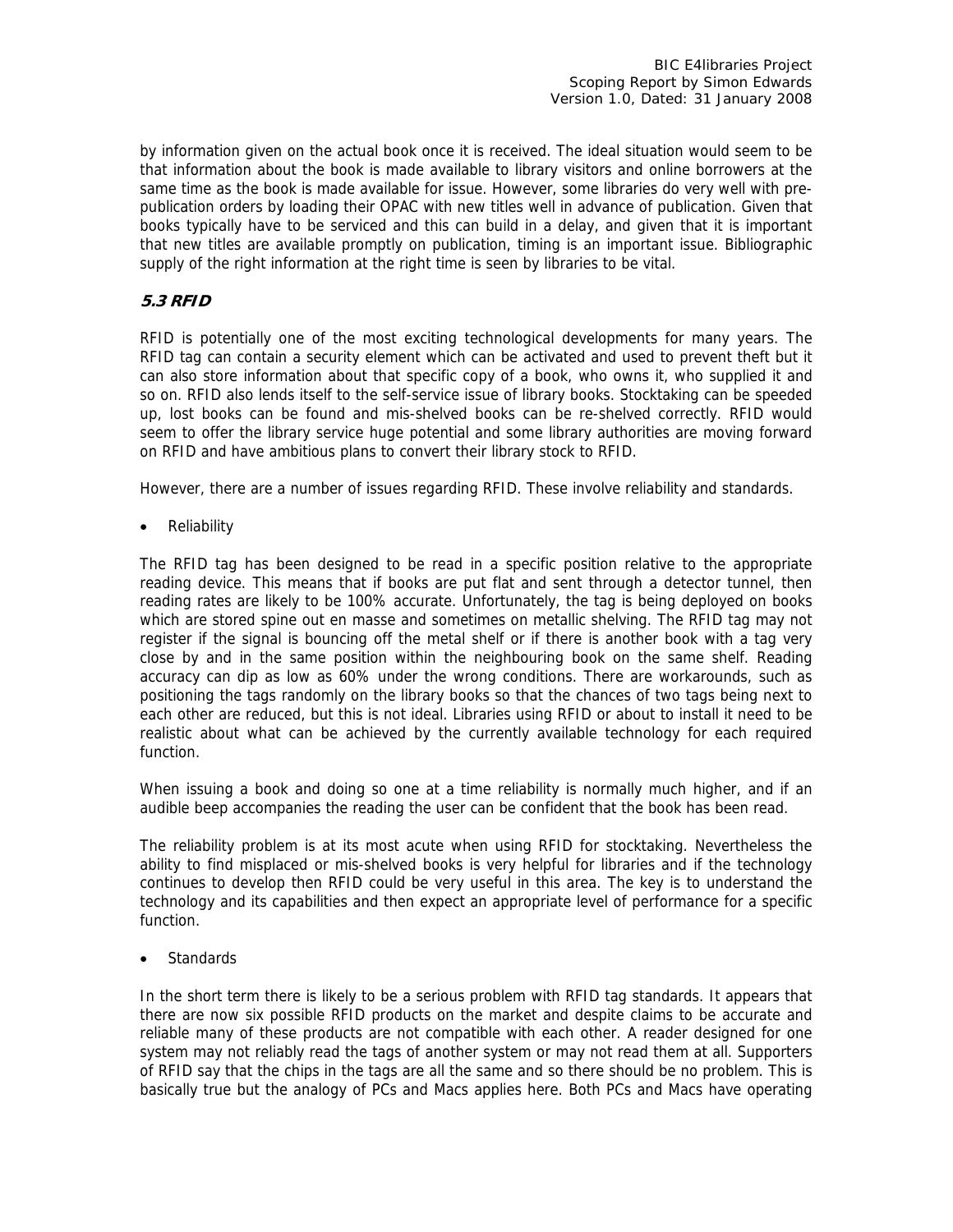systems and can exchange files but the two systems work very differently and a lot of work has had to be done to provide interoperability.

Re-formatting RFID tags is apparently not very difficult but once one type of RFID tag is applied to several thousands of books in a library it will be expensive to convert to an alternative RFID tag solution. Each book's tag would need to be re-formatted, the existing data deleted, and rewritten to the tag in the new format.

The six systems may differ in the waveband/frequency, the chip, the data structure, the data sequence and so on, and these differences could lead to fundamental incompatibility. Six suppliers with different products, readers and writers in a young market could become a problem when consolidation and maturity have led to two or three suppliers holding a dominant position in the future. Libraries need to look ahead and consider the future. They should also remember that when they last undertook this sort of exercise - when barcodes were introduced - standards ensured that only one type of barcode was used rather than six potentially different RFID formats. Ensuring that the suppliers adhere to a common standard and that libraries make the right decision early on could save a lot of money in the future.

This is a basic standards issue, which must be solved urgently as libraries are still implementing RFID seemingly unaware of this problem. A thorough lab test of all six systems and their actual interoperability would be highly recommended and as soon as possible. If the ISO standard for RFID is established and several readers and writers conform to the standard and can read and write each other's tags then library authorities would be sensible only to implement solutions conforming to this standard. The nightmare scenario of having to change formats later on when upgrading RFID technology or an LMS would be avoided.

In addition there is the issue of what data should be put on the RFID tag. This could be as little as an identifier to identify that copy of the book (e.g. an accession number) and perhaps an ISBN to identify the book. Some people want to load extra information including bibliographic information about the book but, while there are reliability problems and wider standards issues, it is not yet clear what benefit the extra information on the tag may bring. For example the basic identifier information should enable the appropriate rich information to be retrieved from the library management system. Some experts would suggest that putting extra information on the RFID tag could be positively disadvantageous as the two data sets on the tag and on the LMS need to be kept in sync.

• International Standards

It is important that standards are international so that books and technology can be used in other countries. Standards for the content and structure of RFID tags in libraries are being developed within ISO (the International Standards Organisation). Disagreement about whether the RFID tag should contain information in a fixed format (the Danish model) or in a variable format favoured by the wider international community have resulted in the standard accommodating both models, and systems will have to cope with this complication. It is important that libraries investing in RFID solutions are aware of this issue and of the need to conform to the ISO standard.

• Privacy

Privacy issues around the use of RFID are seen as very significant in some markets, notably in the USA. This seems to have arisen from rumours that the FBI had access to people's library loans data and could see what books people were reading. This gave rise to fears among civil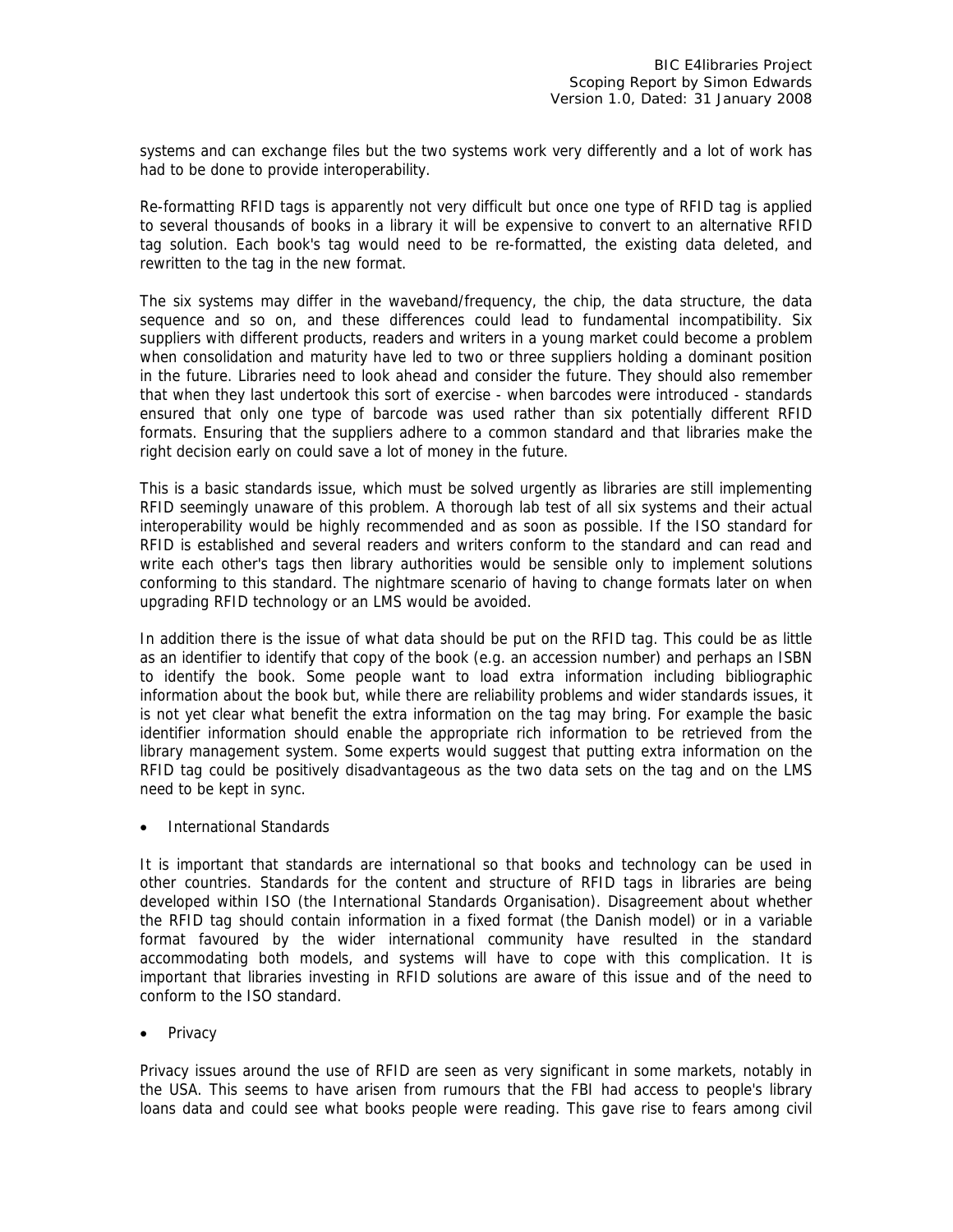liberties groups that a library book fitted with a tag could be detected at long range and individuals' reading activity monitored. There is obviously a science fiction flavour to this issue but it is seen as important by some. Tags which use a higher frequency wave-band (usually known as UHF - Ultra High Frequency) are easier to detect with the right equipment over a longer range. Although in the library this UHF frequency could potentially facilitate rapid stocktaking of the whole library or easy location of a missing book, there are downsides to this powerful solution: when a book is issued to the user's library card, many other books that happen to be nearby could all be issued to this card in error. These tags would need insulated issuing stations to protect the user from issuing other user's books.

• Source-tagging

RFID has been a long-running subject of interest to BIC. The organisation has kept a watching brief on RFID since the early 1990s as the technology has developed and the price has come down. The price is already low enough to warrant use in libraries as the tag will be used many times during the life of the book/tag. In retail the tag is used once only, so the relative costs are much higher. Pricing may now be approaching the tipping point at which tagging at source - as part of the print and production process - becomes a possibility. This would be a huge step forward but would be a significant standards issue as the RFID tags would need to be capable of doing the job required by both the library sector and the trade sector. RFID is not widely used in the book trade sector but a Dutch bookselling chain has implemented RFID with impressive benefits and other chains are thought to be watching developments. This is a standards issue with implications far outside the scope of e4libraries but the needs of the library sector must be kept in mind if publishers or even major wholesalers were to take on the role of tagging books. BIC is ideally situated to monitor any developments in the trade sector and to represent the interests of libraries if source tagging becomes a reality.

**Security** 

An important element of RFID is the security chip which can be switched on and off when issuing or returning a library book. There are apparently ways to spoof the tag so that it may not be as reliable as the old security tags used in libraries. However, it is very impressive in some university libraries that students can be stopped when leaving the library with a book and staff can look on their terminal and see the book title that the student has tried to take out of the library.

# **5.4 E-books**

E-books are another area that requires monitoring. At present, e-book activity is restricted to one or two early adopter public libraries but with digital content having so successfully penetrated academic libraries it is likely that there will be eventual growth in the public libraries too.

There has been much debate about identifiers for e-books - whether to use DOI or ISBN - and about the many formats which are now available. The academic libraries seem to have coped with this issue and e-book business has grown until, to many academic libraries, the purchase of printed books is now in the minority. When consuming e-books on a PC, standards are much less of an issue, as the PC can easily render the documents using the appropriate reader software. However, if handheld devices such as the Sony e-Reader become popular, libraries may eventually be expected to stock e-books for use with these readers. They may even be expected to lend e-books for consumption on the actual e-readers and if there are several of these devices then the standards issue will need to be resolved.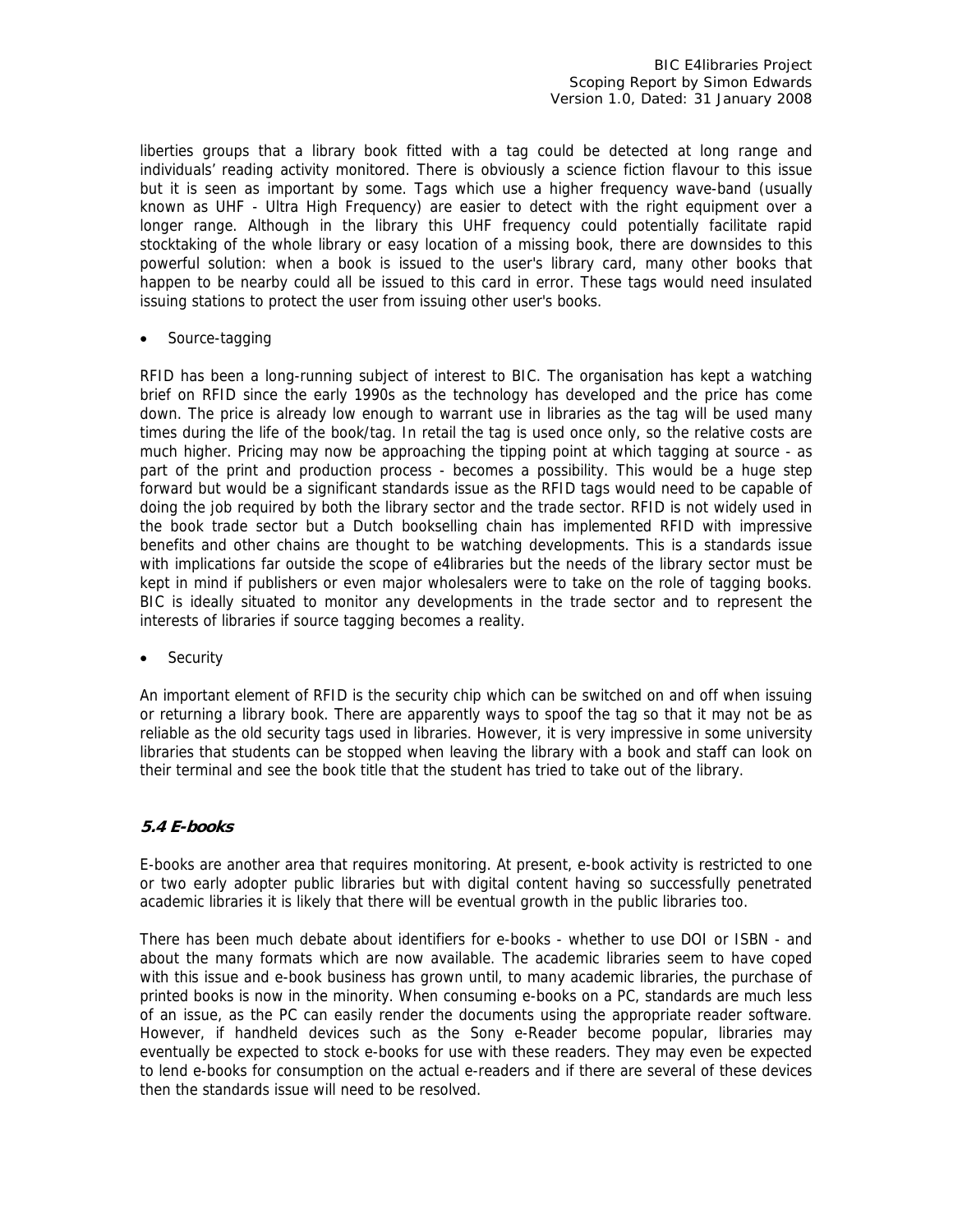Note that there are precedents for this with audio books. Some public libraries are already lending MP3 audio books and the MP3 reader on which to play them. Users simply have to buy or provide their own headphones. Could something similar evolve with e-readers and will libraries lend the hardware along with the content? This issue is still a year or two away but with the likely launch of Amazon's Kindle and the Sony e-Reader in the UK, then e-books could soon be a public library issue. If the readers are too expensive and initially too desirable or rare, libraries will not be able to lend the hardware; but if mass market electronics are applied to e-readers then prices could fall and lending an e-reader could become a possibility. For now, where the public libraries are concerned, the e4libraries project should just keep a watching brief on the area of e-books supply. A future phase of this project could look at the academic market in more detail and here e-book supply would be very important.

# **5.5 Systems interoperability**

This is possibly the most important area of the e4libraries project. Given the very powerful business case put forward by Havering Borough in London which illustrates the savings available from implementing full EDI (including supplier stock selection) across all the acquisitions functions of the library, other authorities encouraged by the e4libraries project should be able to implement EDI successfully. The difficulty comes in trying to maximise the benefits of the implementation by making the systems interoperable with various systems at the library, the local authority, the library suppliers, and the bibliographic information provider. The ideal is for information to flow through the supply chain as and when it is needed without any re-keying.

This principle can be illustrated by a very simple example:

An ISBN could be supplied from a bibliographic information provider to a library management system. This same ISBN could be in a quote and/or in an order message depending how that library does its ordering. The same ISBN would be in the order response message, in the invoice and the order fulfilment message. This one piece of data can flow from a source through the supply chain, or back and forth and it need never be re-keyed. Compare this with a situation where EDI is not implemented. The ISBN may be printed and re-keyed a number of times into ordering and invoicing systems. Every time data is keyed unnecessarily, cost is incurred.

The objective is to get, for example, library management systems and authority financial systems to communicate seamlessly without human intervention except where necessary to authorise payments. LMS providers and authority financial software providers are rarely the same companies and, although they both have this interface in common and it should be of great interest to them to provide useful systems for their customers, their focus may be elsewhere. Generally systems businesses focus more on improving the functionality of their software than in improving its interoperability with other software. Nowadays this is a very backward view and most modern software providers should be web-enabling their systems and implementing new ways of communicating with other software, e.g. via web services. BIC's role here could be to persuade public finance systems providers to integrate with library management systems to appropriate standards by working with the appropriate bodies (such as Basda, which deals with standards in accounts packages). Also useful here might be the Local Government Integration Practice group which works in this area and could perhaps offer logistics and methodologies to help integration with other systems.

Library users will want their systems to be able to communicate with other systems within their authority and outside. To obtain the maximum benefits of electronic trading data should be able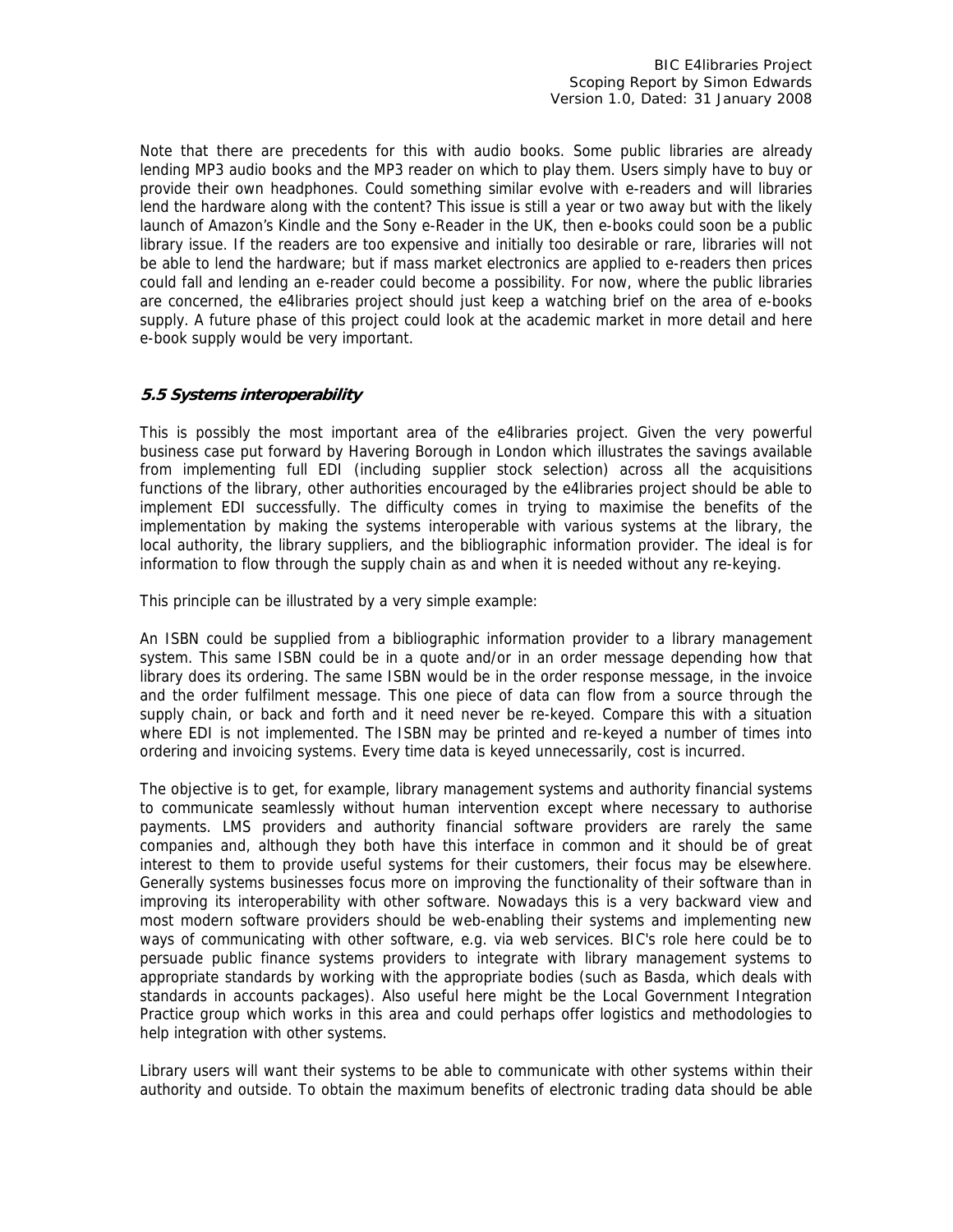to flow seamlessly from system to system without having to be translated, mapped, manipulated, or re-keyed etc.

LMS suppliers should:

- Develop open systems rather than proprietary.
- Develop using trade standards.
- Take part in BIC e4libraries working group, monitoring, setting and promoting trade standards.
- Embed EDI in their core system rather than as a cost option.
- Develop web services to improve the way that their system communicates with other systems in future.
- Compete on functionality, price, service and responsiveness to customer needs.
- Help their customers to set up EDI relationships with library suppliers.
- Promote EDI to their customers
- Improve the metrics available to demonstrate benefits of EDI.
- See the whole picture, including their customers' need to integrate information with external systems (possibly more than one).

#### **5.6 Inter-Library Loans**

The broadest interpretation of Inter-library loans could cover several different scenarios. At one level library users can request books from other libraries within that authority. They can use their library cards in different libraries within an authority and can use local services such as Internet access and printing. This idea can be extended to a number of co-operating library authorities for example in a region or within a consortium. It is vital that the systems used by these different libraries and different library authorities are compatible if these facilities are to be provided efficiently. This interoperability could apply to a common capability to read library cards, and the barcodes and RFID tags on books and to share stockholding databases. There are examples of these facilities throughout the UK library service but these tend to be piecemeal rather than coordinated as part of a national strategy.

#### Smart cards

Another element of this subject is the smart card. There is the idea of amalgamating library usage privileges onto the London Underground Oyster card, for example. This could entitle people who travel on the London tube to use services and borrow books and resources from libraries across London. Again, there are significant interoperability issues involved.

Scotland has developed a Scottish National Entitlement Card which could provide library services for all users in Scotland. There are issues around the level of service which these cards should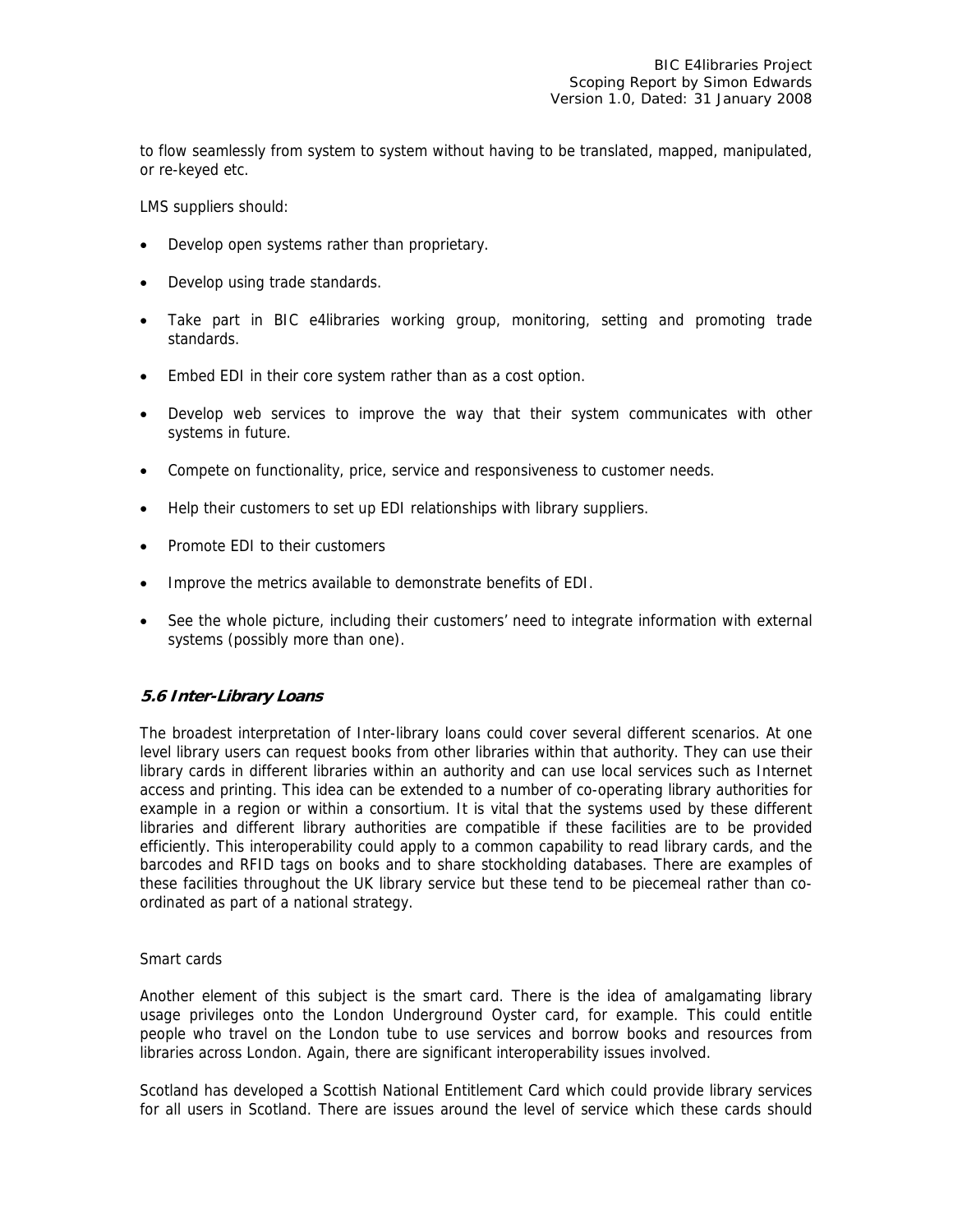entitle users. Then there are the cards themselves. In other areas of public life there has been strong opposition to universal ID-cards but one element of a smart card should be that it establishes who the borrower is and their entitlement to services and this could of course be done with sophisticated biometrics or with simple pin numbers. The technology is available to deliver these services if the ambition of the library service requires them. However the lack of accepted standards and systems interoperability means that these initiatives are likely to be far more expensive to deliver than could be the case. Lack of a national strategy or political will to solve interoperability issues early on, will mean that these initiatives will remain as future projects for which a cost benefit may never be successfully made.

#### Protected Resources

One of the issues against inter-library loans is a natural desire by library staff to defend their own resources, materials and books. Librarians tend naturally to be loyal to their authority and their locality and to prefer to cater for their own population rather than potential library users from outside their area. They therefore wish to control reader requests and book reservations and to intervene on behalf of their local users. Librarians seek to ring-fence high demand books for their own direct users and to protect their rare collections etc from being borrowed and potentially not returned. Ring fencing high demand books should not be a problem for an LMS although the resulting service would be a two tier service: one for local people within an authority and a slightly less complete service for visitors from outside the authority, within the consortium, or the UK. There are also significant costs involved in providing stock selection for a wider area and in shipping books around the country and importantly returning them to their home library. Some libraries prefer to source second hand books on the used book market to fulfil reader requests.

#### National Interlibrary Loans

The idea of a fully national inter-library loans system with the ability to use library services in any library in the UK and borrow books from a library in one authority and return them to a library in any other authority, could be a long term goal of the UK library service but this would require significant systems interoperability including, potentially, universal RFID interoperability, access to a national user database and a national stock database etc. Given the current level of interoperability and adherence to standards, this would be very difficult to implement and so it remains only a future possibility.

# **6. Strategic changes in the library sector**

# **6.1 MLA projects**

The MLA's proposals for improving the stock supply chain have already been a significant catalyst for change, and they have caused some library authorities to look at the way in which they function and to be more willing to accept change. Better Stock, Better Libraries (BSBL) has also instigated a number of pilot initiatives to test bibliographic information supply across the library supply chain. The idea is that this could be done strategically with a single national supplier or regionally with a number of suppliers. The logical extension to the bibliographic pilot project is then to look at servicing, nationally and regionally, and finally at book supply. As this report was being produced there were major changes in the MLA and BSBL was put on hold. But even if the funding, structure or role of the MLA is radically changed, there would seem to be sufficient major consortia and suppliers committed to enable at least the bibliographic project to carry on. At least one consortium is said to be keen to proceed with a pilot. However, given the difficulties of supporting, co-ordinating and energising 149 UK library authorities to provide an improved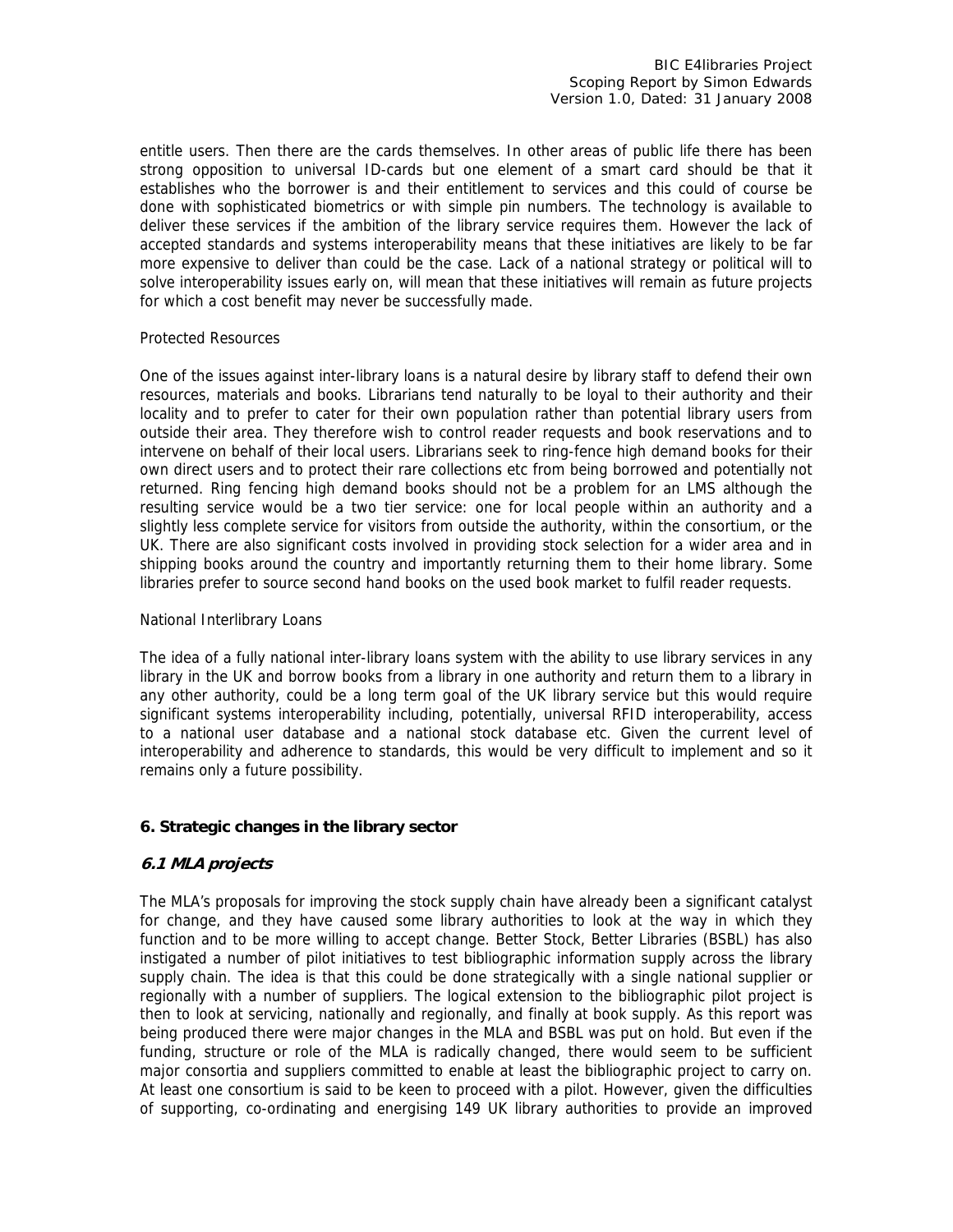library service, it is likely that the sector is going to continue to need the input of some coordinating body if any national progress on libraries is going to result.

#### **6.2 Market changes in the library supply chain**

With wholesalers Bertrams and Gardners now involved in library supply, it is possible that the library supply chain could change quite dramatically. There could be major changes affecting systems, servicing, bibliographic supply and RFID. Anyone who thinks this is unlikely may have missed what these two wholesalers have done in the book trade supply chain. There, Bertrams and Gardners supply books, bibliographic data (much of it the book trade's version of book in hand), jacket images, e-commerce websites and shop management systems which include some of the most advanced EDI in the sector. At the moment Bertram Library Services has only just started to change things and Gardners has only just purchased Askews, so it may be quite a while before things develop. However, when competing with each other the wholesalers have shown a remarkable energy in developing competing products and services and both have a strong track record on EDI development in the trade sector. The important thing from the e4libraries perspective is to ensure that the wholesalers develop to the appropriate standards where relevant.

#### **6.3 Other initiatives**

There are a number of other initiatives that the e4libraries project should monitor.

- The new Ruislip Manor library in Hillingdon, London has had a new approach including refurbishment, a coffee bar and increased book stock. The project is said to include EDI "from the ground up" so in time this project may offer an opportunity for a case study.
- Brighton Libraries has outsourced its acquisitions work to its library supplier. In this case their library supplier makes the acquisitions decisions as if they were located in Brighton (in fact they are in Leeds). This is a different approach. The EDI messages are all the same but the library supplier is making the acquisition decisions, sending the orders etc. It may be worth documenting this model as best practice but the LMS ought to produce some loans data to support the success of this model.

# **7. Standards**

# **7.1 NAG servicing standards**

NAG servicing standards introduce a standard version of library servicing which reduces the amount of complexity. This doesn't suit all libraries and some seem to pay lip service to the standards but then customise items to suit their particular requirements.

The EDI order as used by libraries can accommodate simple servicing instructions within the EDI message and this could be a beneficial development. In effect, the EDI standards and the NAG standards could be working together to enable libraries to order their books and order them serviced appropriately. At present, it seems that due to the complexity of much library servicing, servicing within the EDI order is limited to supplying the class mark, subject classification or holding code of the book. The library supplier looks up the servicing required for that classification for that library customer as agreed in its contract and then services that book accordingly. It is doubtful whether including the servicing in codified form within an EDI message would add much value. If libraries were ordering on many library suppliers on an ad hoc basis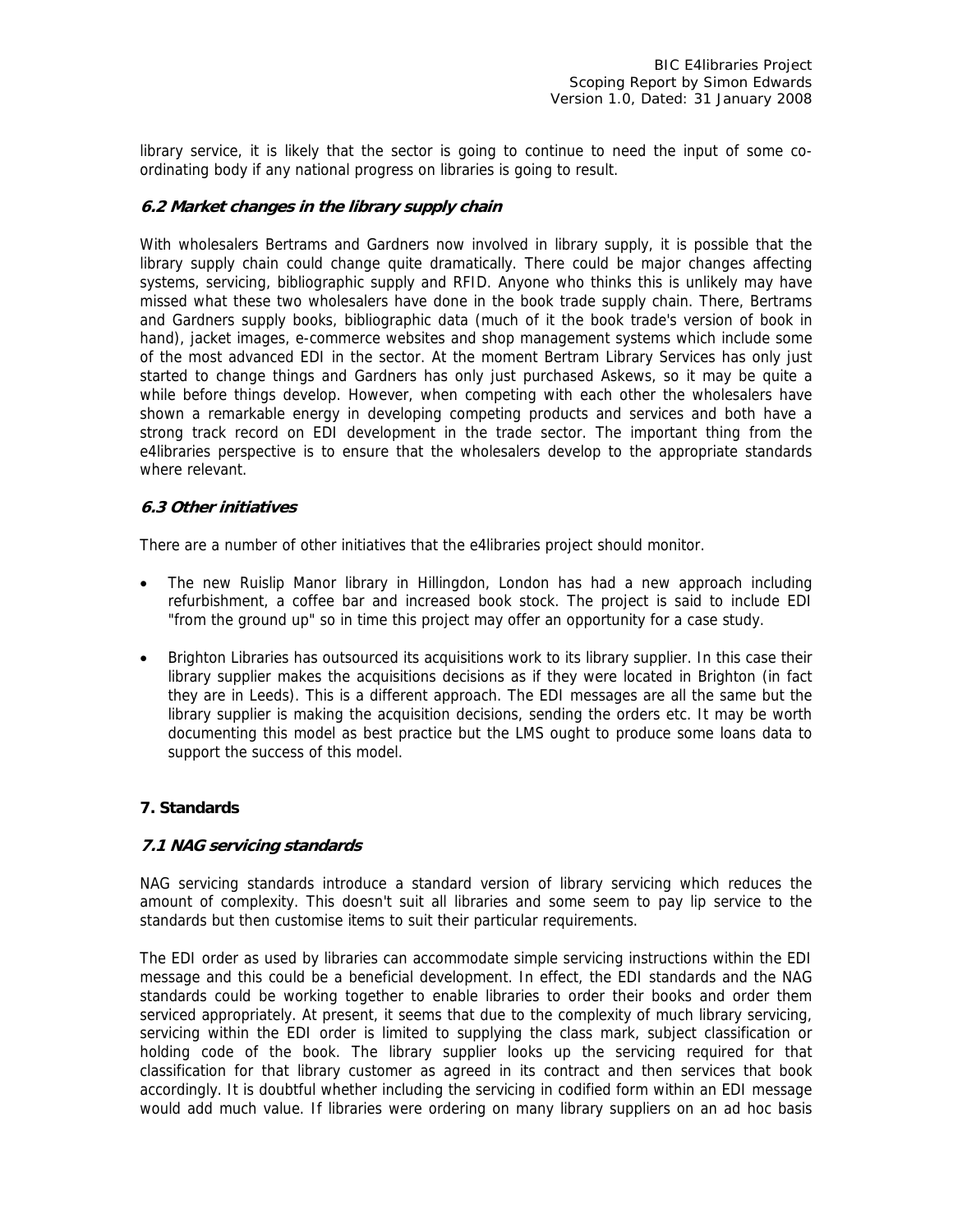instead of by contract then including a servicing spec within EDI orders would become crucial. As it is servicing should be outside the scope of the e4libraries project.

# **7.2 Bibliographic standards**

These standards are directly relevant to the e4libraries project as they combine bibliographic information standards and their EDI transmission. There are several different standards in use in libraries for bibliographic information e.g. UKMARC, MARC21 and ONIX.

UKMARC is an old standard which has now been officially superseded, though apparently still in use. It should be superseded by newer standards but as always there is a temptation to stick with what works. Some bibliographic agencies have developed MARC data feeds in UKMARC and MARC21 and may also have the ability to output ONIX. The Internet has offered suppliers opportunities to supply data on demand, one record at a time as requested. They also offer librarians user interfaces to enable them to select stock and this selection forms the basis of an EDI Quotes message which can be reviewed by staff and then turned into an order by the library's LMS. Other standards which are relevant to this project include XML (Dublin Core), and Z39.50. Z39.50 is a communications protocol widely used in the library sector to enable information retrieval systems to communicate with external databases over the Internet. All these standards are already in place and are widely supported. E4libraries should encourage the use of these standards where appropriate.

# **7.3 RFID standards**

As mentioned in section 5.3 there is a need for a mature RFID standard, which will enable libraries to change their RFID solutions in the future. One library supplier has had to install six RFID reader/writers in order to be able to supply the six versions on the market. One reader should be able to read all the RFID tags assuming that the market has agreed on fundamentals such as whether to use VHF or UHF frequencies. If the market is competing over these frequencies then there should be a standard for VHF and a standard for UHF. Standards are not supposed to stifle competition or the ability of a company to launch a new product to a market. However, when you have potentially completely incompatible versions of tags being installed in the UK and the users hope and believe that all the systems are interchangeable (but expert advice is that they are not), then this is a problem which needs attention. BIC and EDI /EUR are working on the RFID standard within ISO. It is hoped that a solution will be available in early 2008.

# **7.4 BIC EDI Standards**

There are several EDI standards such as TRADACOMS, the established UK format, EDIFACT, the slightly newer international format, and XML, the new Internet-friendly format. There are also different ways in which these standard messages can be transmitted: across an EDI value added network or via FTP or AS2 over the Internet.

In the library community EDI is very well established, at least for orders, but increasingly libraries can do more with EDI and standards are important here. The EDIFACT Quotes message which follows a showroom visit or online selection is now increasingly popular. The order fulfilment message is used to receipt stock more efficiently and this feeds into efficient invoice and payment processes.

The library supply chain already handles two different ways of specifying the class mark of a book in an order message. The standards accommodate the two methods but this duplication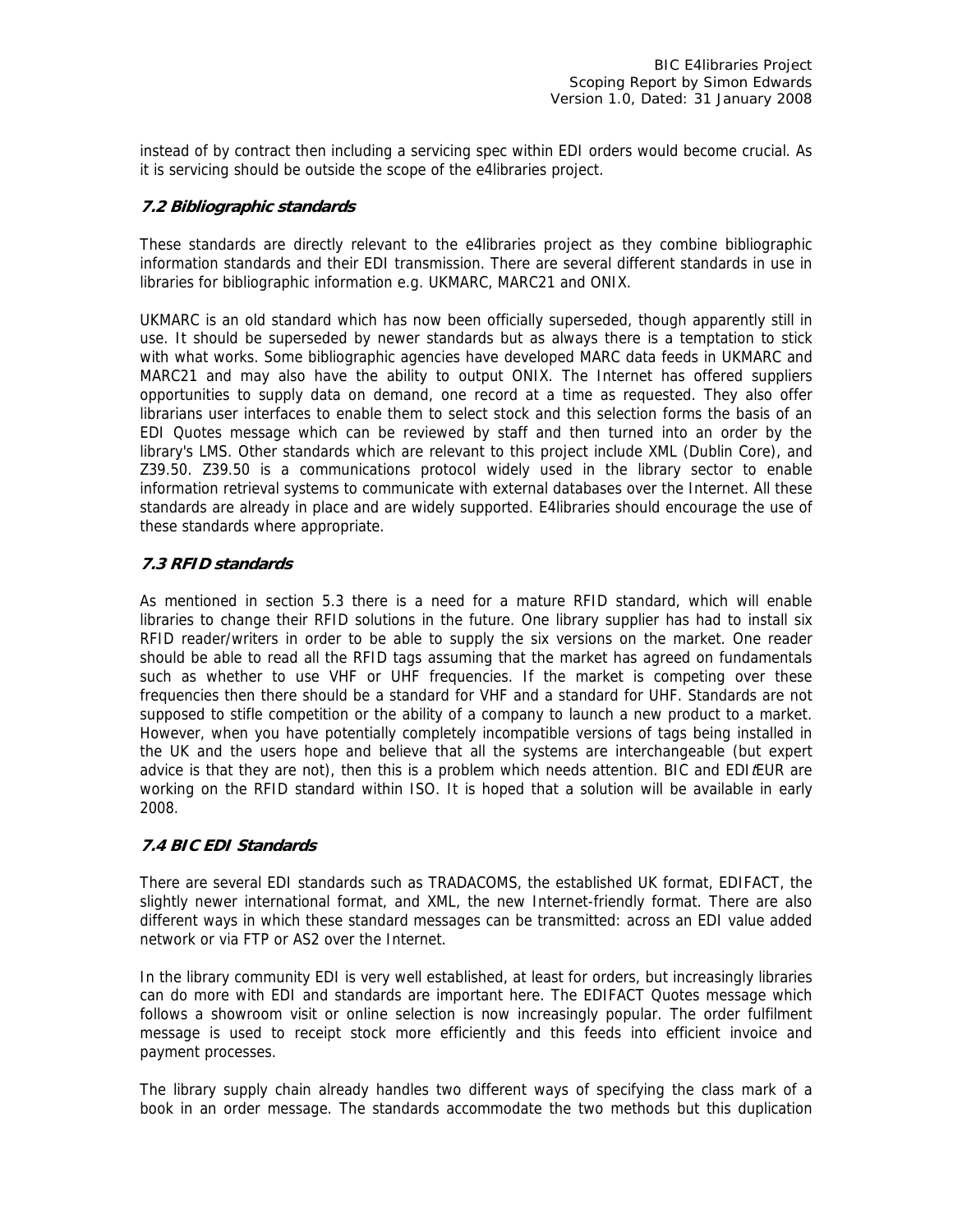slows down EDI roll out and it can give library suppliers a problem. If a library authority moves from one LMS to another and the new LMS uses the alternative method within the standard then the library supplier might have to develop new software to enable it to handle this new method for this customer. This could be an unexpected and expensive systems development requirement and the library supplier would be paying for it. One development like this can also add several months delay to an EDI roll out programme.

# **7.5 Standards working party**

The E4libraries project should be able to give advice to the sector on which standards to use and on issues of implementation. The BIC EDI Implementation Clinic (now renamed the BIC Technical Implementation Clinic) has been established for many years and it is a forum where users bring issues relating to EDI standards: this covers library issues as well as trade issues and only recently was debating the treatment of VAT and servicing charges on library invoices. Although a more library-focused group does exist, it would be helpful if this were established on a more permanent basis in order to try to resolve the relevant standards issues that occur in this sector. Follow up workshops to the one held in November 2007 would also be desirable: there is now a growing trend for computer systems to share data and to inter-operate and a regular workshop would help to develop this process.

The RFID standards issue is one which could be assisted by a suitable workshop. It cannot be in the end-user's interests to have solutions which are not interoperable. If these issues are left to be sorted by the market then this could delay roll out as users will be concerned about buying the "wrong" version. A workshop would be ideal for getting all sides together to meet and understand the issues involved.

# **8. Library Management Systems**

Library Management Systems are crucial to a successful library supply chain. They are also crucial to the success of the e4libraries project. These systems are the ones which send and receive EDI messages and which have to interface with RFID systems and local authority financial systems. There are a number of problems in this area including:

- Continued support for legacy systems.
- Alternative ways of classifying books within the standard.
- The need for improved interoperability.
- The difficulties of developing functionality ahead of market demand.
- The demands of a cumbersome tendering process which often causes libraries to stick to their current system and go for the upgrade rather than buying a new system.

Some of these issues could be addresses by better information about EDI and particularly about the benefits of implementation. An accreditation scheme would help here as well.

# **8.1 Methodologies**

Library management systems are available from several suppliers including: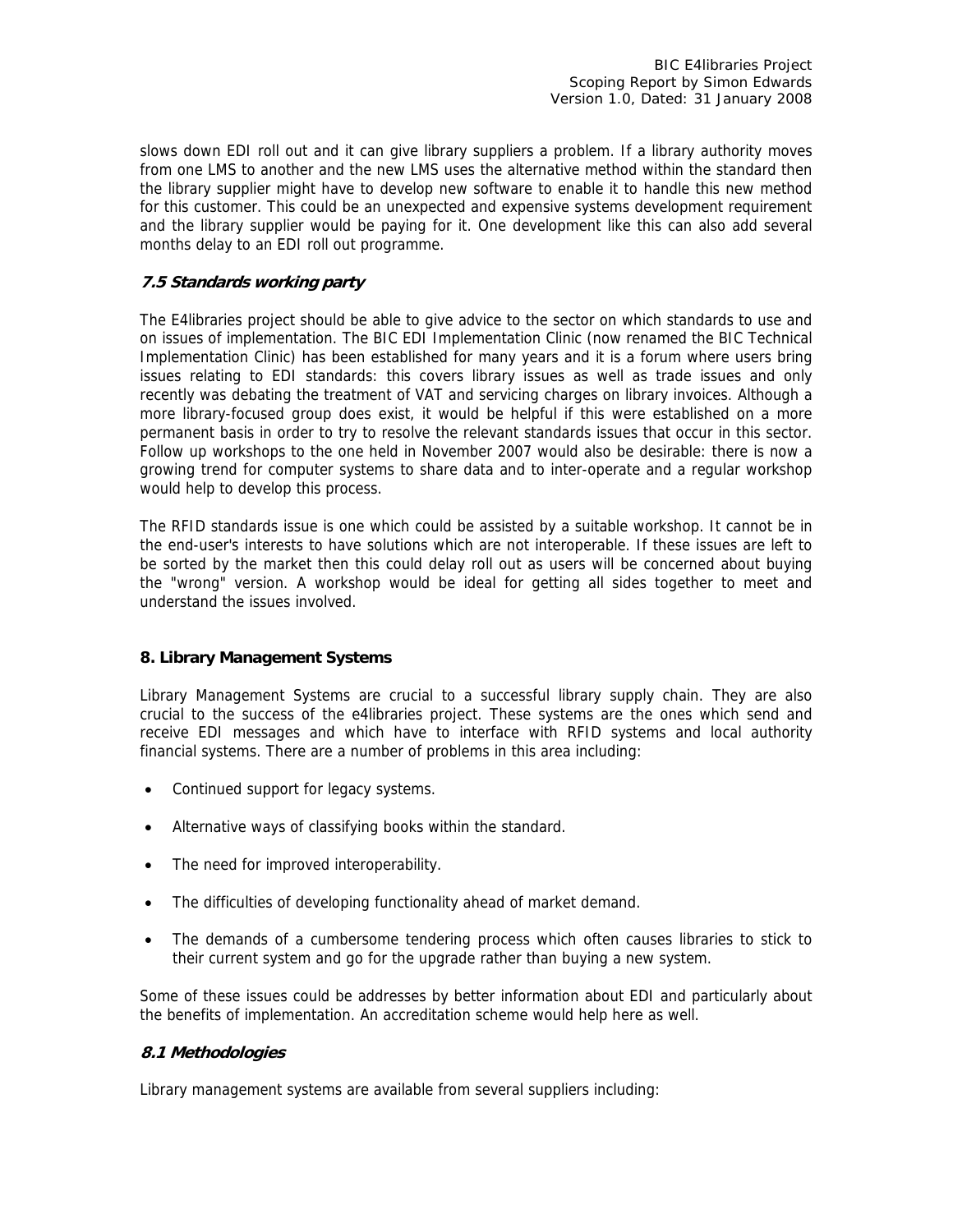- Bibliomondo
- **Civica**
- DS
- Ex Libris
- Infor
- Innovative Interfaces
- Sirsi-Dynix
- Talis

LMS suppliers often have several versions of their systems or even several different LMS products available. These LMS suppliers will have a primary product line which they see as the future of their business and they will be quite willing to develop it and add functionality to derive some competitive advantage. However, they may also have one or more legacy products which are still in use and which still need support. Moving to a new system is often expensive and library authorities may prefer to enhance or upgrade their current solution rather than make a major change. Some of the development work which could be envisaged under e4libraries, for example work on systems integration and improving interoperability, could be undertaken for the newer primary products but the legacy systems will then fall further behind. Enhancing legacy systems which are considered obsolete will not be popular with LMS suppliers. E4libraries may have to encourage some authorities to move to newer systems in order to derive maximum benefit from the project.

There are also several different methodologies in place in the library supply chain. Library Management Systems can be hosted or distributed, or they can be standalone or an integrated part of a larger financial and management system for the whole local authority.

Doing things in different ways can cause problems and even though the standard accommodates the variety, the trading partner's systems may not. This can delay EDI roll out and introduce sudden extra costs into a trading relationship where the library supplier has suddenly to develop a software solution to cope with a different methodology because the library supplier's customer is changing their system. Clearly this is problematic and it would be ideal if library management systems suppliers and library suppliers improved their interoperability and adhered not just to the standards but to the practised ways in which the standards have been implemented. This can be a particular problem for overseas businesses seeking to sell into the UK where standards are used but they can be interpreted differently locally.

An example would be where the EDI standard might state that a particular field should be up to 35 characters in length but right across the library sector no LMS has ever implemented more than perhaps 10 characters. In this case if a newcomer to the sector develops a solution, they could use all 35 characters and then this could give all existing systems a problem. Should the standards be tightened so the 35 characters is reduced to 10 or should the trading partners expand their systems to cope with 35 because that is what the standard says? Usually the implementation guidelines are used to clarify this sort of issue and state what the sector is happy with. It could be a useful but demanding piece of work to analyse the top LMS suppliers' products and see where they differ from the standards So for now, it might be worthwhile simply to document the major issues which many of the LMS suppliers know about and then re-visit the guidelines to provide greater clarity.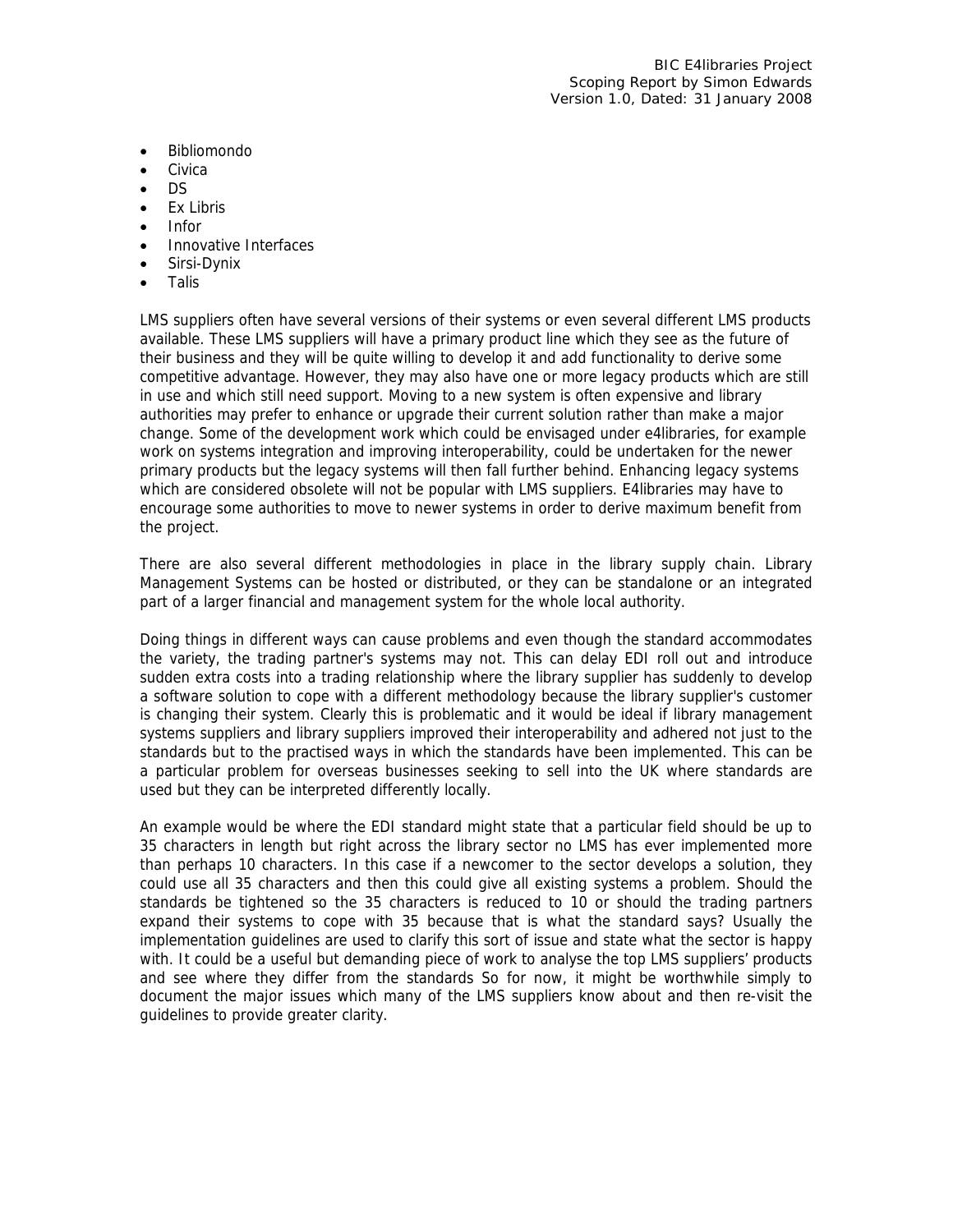# **8.2 Interoperability**

The LMS suppliers should be encouraged to think about their systems' interoperability with other systems. Further research could be undertaken to establish the main finance and other systems in use at local authorities and plot the integration capability of the main LMSs.

| <b>Systems</b> | Agresso | Sage | <b>SAP</b> |
|----------------|---------|------|------------|
| <b>DS</b>      |         |      |            |
| Infor          |         |      |            |
| <b>Talis</b>   |         |      |            |

This matrix should be expanded to include all the LMS suppliers and their systems and to cover which data can be exchanged and the method used.

A simple schematic of the possible areas requiring systems interoperability might be useful here:



And as the Internet world develops and as demand for information continues to grow it is likely that library systems will have to continue to develop new interfaces with external systems.

#### **9. Role of BIC**

Raising BIC's profile in the library sector is one important aim of the e4libraries project. Standards are vital if a sector is going to avoid unnecessary costs and cumbersome work-round processes and BIC is ideally placed to fulfil that role, working with the many other standards bodies in the sector. BIC has pulled together a steering group for the e4libraries project and this could form the basis for other working groups to monitor the progress on standards and EDI rollout and other key recommendations.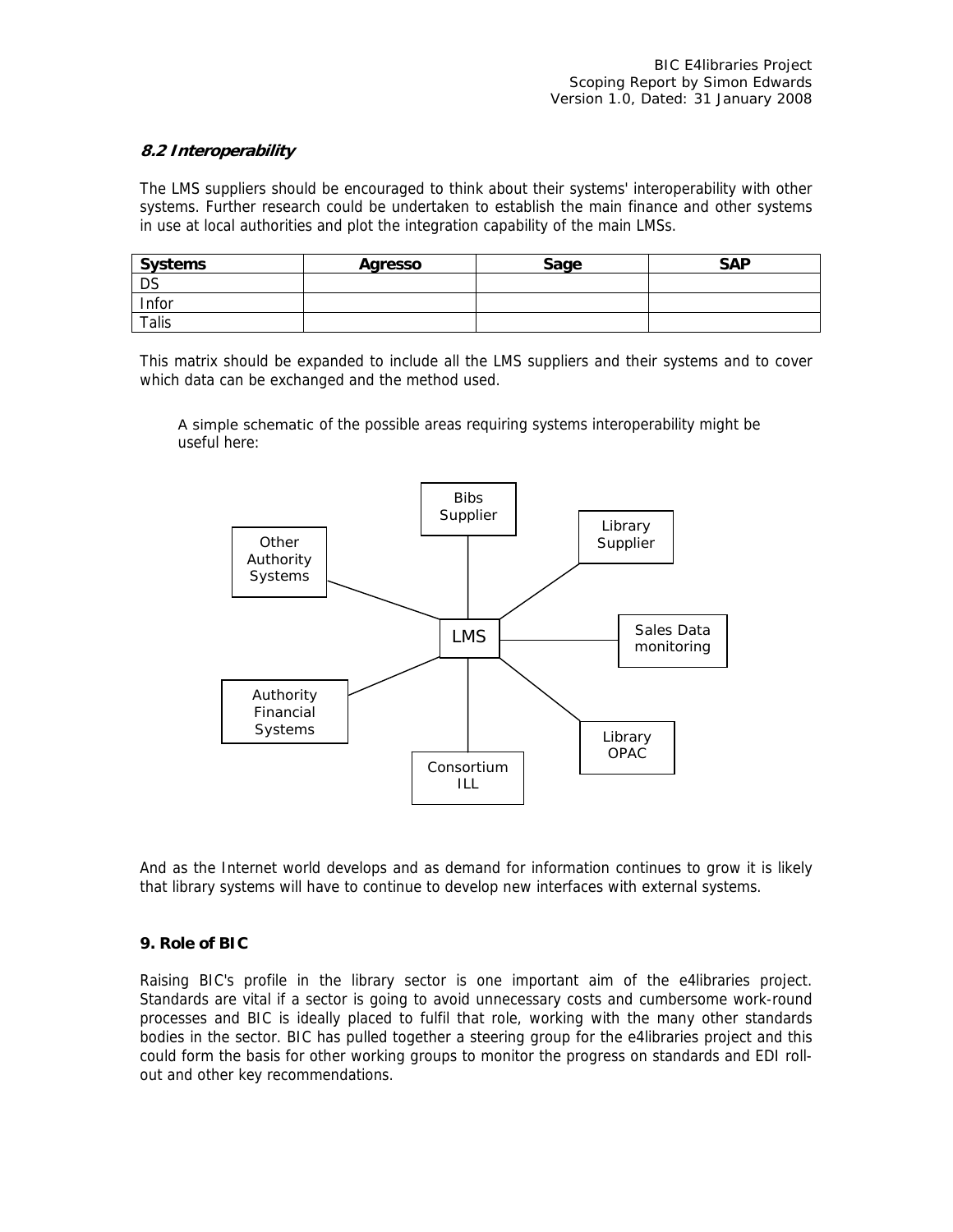#### **10. Best practice**

Practice varies across the library sector and one aim of this project will be to develop resources which will document best practice from across the sector. This is not something that BIC/e4libraries will be able to do without the support of the library community. BIC will be able to set up web pages for e4libraries and put up case studies and examples of best practice in this area but will need input from the library community. There are potentially several different examples of good practice in projects around the country and e4libraries should monitor these and pick out best practice where it occurs. One example would be a case study on Askews' experiences with their new customers, Derbyshire and Derby City libraries, providing an ideal opportunity to be in at the start of an implementation and to learn the lessons as the project progresses. It would be very useful if across the sector, libraries, library suppliers and library management systems suppliers could submit examples of case studies and best practice.

#### **11. Data collation and dissemination**

The e4libraries project needs to be judged empirically to justify the sponsorship and support of the organisations involved. Ideally all the major players would submit data to the project under a confidentiality agreement so that this data could be grouped together and collated and some overall statistics obtained. These could then be disseminated out to the library sector to show the current situation.

For example, it would be very useful to know what percentage of the 149 library authorities and approximately 4190 libraries currently order electronically using a standard methodology and what percentage can receive the other EDI messages. The bibliographic information supply is more complex but again some outline statistics would enable e4libraries to establish a base line from which to deliver improved numbers or agreed targets over a period of time. This information can only be gathered if libraries and their suppliers and LMS suppliers agree to supply it.

#### **12. Quick Wins**

For the e4libraries project, quick wins should be initiatives that are likely to have a positive effect within six months.

# **12.1 Documenting EDI Capability**

One quick win could be the simple idea of documenting the current capability of the library sector in terms of EDI and RFID. The idea would be to issue templates for library suppliers, LMS suppliers and authorities to fill in. This would enable the e4libraries project to record empirically the situation at the start of the project which would be useful going forward in establishing the success of the project.

This would also enable an EDI capability directory to be created which everyone could refer to when planning their EDI activity. For example, it may be that a library supplier is capable of receiving orders in a different format which would suit a library authority, but the library authority is not aware of this. There is an opportunity here to connect both sides together and enable them to take advantage of this information.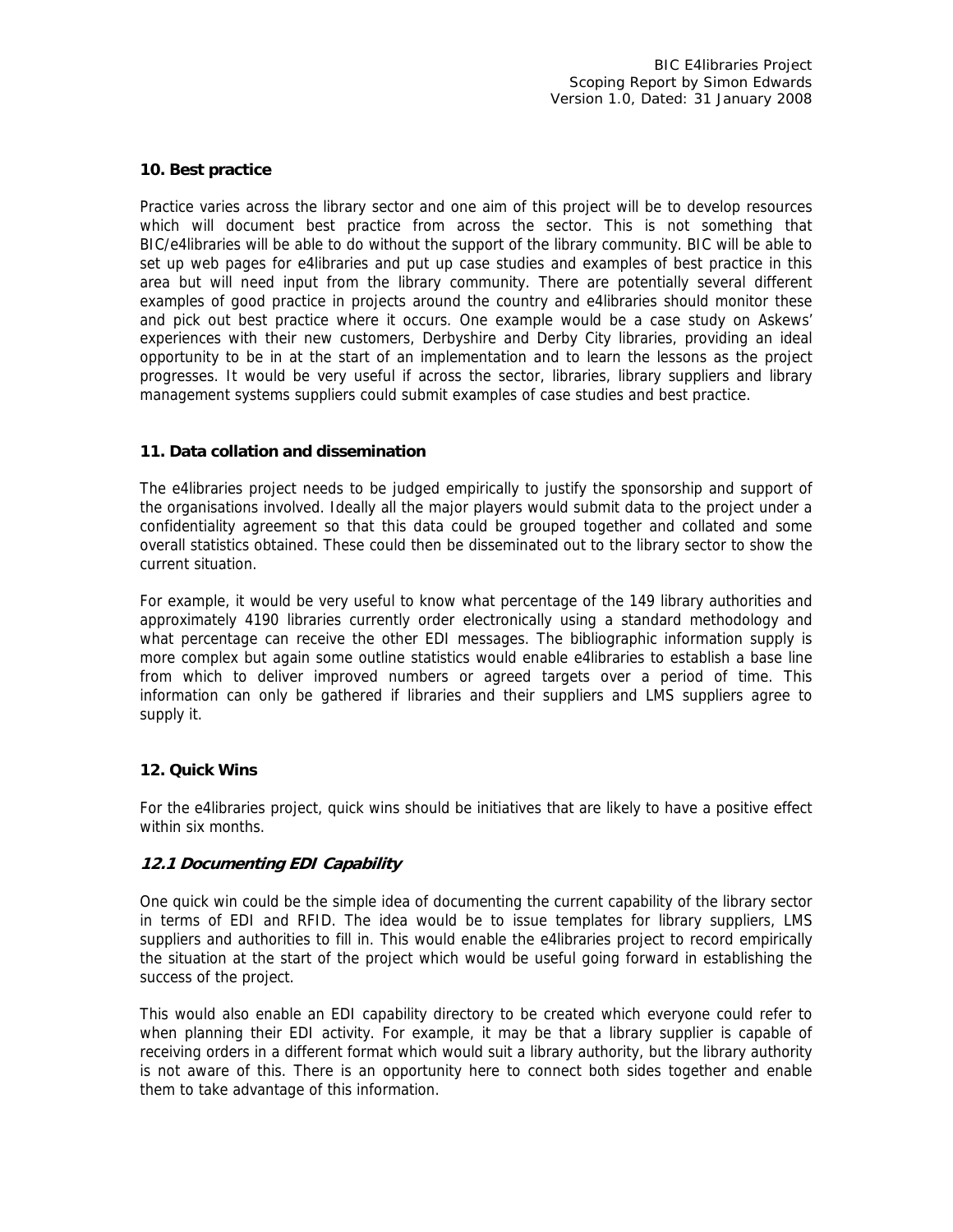#### **12.2 E4libraries website**

An e4libraries website should be developed. An e4libraries URL such as www.e4libraries.org should be registered and it should point to a microsite hosted on the BIC website at www.bic.org.uk. The website should contain sections on best practice and any case studies submitted by relevant organisations. The library sector should be able to submit ideas and comments on a news group attached to the site. This could be a simple yahoo newsgroup and it should be moderated and access given to anyone involved in libraries.

#### **12.3 Key points summary of this report**

This would be a very simplified version of this report. Once approved by the steering group for accuracy it could be distributed widely and used to spark some debate and generate feedback.

#### **12.4 Questionnaire**

It is important that librarians feel consulted. It would be good to identify very widely any prejudices against EDI, any misconceptions or counter arguments. It would also be good to understand the level of knowledge of the subject. To some librarians, is EDI simply electronic ordering? Is it the threat of technology? Is it something for the LMS suppliers to handle? Or something for library suppliers to suggest? This sort of questionnaire could be very useful in understanding the feelings of librarians about EDI and this would help our later promotional efforts to persuade decision makers to implement EDI fully and appropriately.

#### **12.5 Systems Workshop**

An early quick win for the project was the library systems workshop held in November 2007. This included librarians, library suppliers, library management systems suppliers, RFID systems suppliers and others, and looked at case studies, best practice in EDI, standards issues, RFID, and interoperability between systems (especially between the LMS and financial systems). The workshop has already been instrumental in getting the LMS suppliers to understand the increased importance of interoperability, adherence to standards and to start to develop appropriate solutions over the next six months. It also persuaded some key libraries and library suppliers that standards are worth supporting.

#### **12.6 RFID Standards**

There are some quick wins available on RFID:

- Everyone to be aware that the ISO standard is nearing completion but that decisions still need to be made as to what information to put on the tag.
- Libraries to be aware that current RFID implementations are very likely not to be interoperable with other RFID suppliers' products. Libraries need to ask questions and find out if their RFID supplier will conform to the ISO standard and what effect this may have on books already tagged.
- RFID suppliers need to conform to the ISO standard once established.
- A Lab test could be undertaken to test tag interoperability. This could be done at a supportive library supplier and the six main types of RFID readers and writers can be tested and current interoperability can be established. A similar lab test could be undertaken within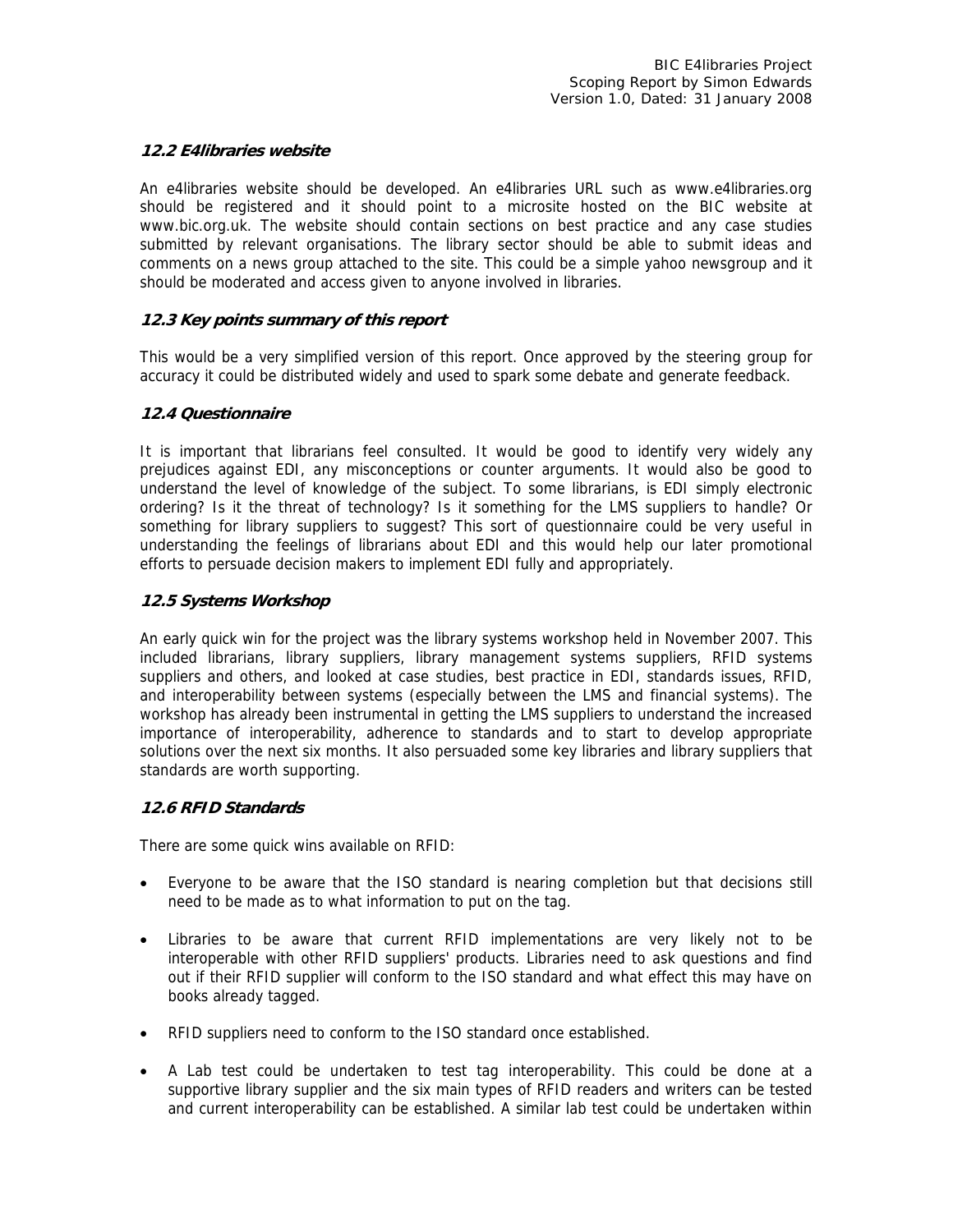six months of the publication of the completed ISO standard for RFID. This would enable libraries to see to what extent interoperability has improved and which tags are now compliant with the ISO standard.

# **12.7 MLA Cost Model**

The stock procurement cost model produced by the MLA could be made more widely available to authorities to validate their own acquisition processes and associated costs. It has already been published but may not have been actively distributed for this purpose. This could set in motion some useful analysis which over six months could deliver some statistics which might prompt authorities to implement EDI/RFID etc.

# **12.8 Case Studies**

Case studies would be very helpful in persuading library authorities that other libraries have faced the same problems and solved them with EDI. Case studies can be far more persuasive than the claims of technology companies or e-commerce service providers. Some case studies could also be undertaken on RFID to document the benefits.

# **12.9 Simple guides**

A Simple Guide to Library Supply Chain E-commerce could be a useful document. This could be written and approved by the steering group and then it could be made available on the e4libraries web pages. It could then be downloaded from the e4libraries website and referred to by anyone who needed to understand about library sector EDI and related issues. The document would be simple and easy to understand and would cover all the basic areas of obtaining, using, and exploiting EDI and e-commerce. Similar guides could be produced covering other relevant topics. This could include a generic guide to RFID, lessons learned from implementing RFID and other systems. BIC/e4libraries would have to have the right to edit the information but library suppliers or library management systems suppliers could submit papers on relevant topics. The idea is not to compete with any existing information services but rather to provide simple guidance if it is needed and focus on the key elements of EDI, RFID and other topics within a standards framework.

# **13. Other Recommendations**

# **13.1 BIC Library Group**

An important objective for E4libraries is to promote BIC's profile in the library supply chain. To achieve this, a more dynamic library-focused working group should be considered with a brief to address all library-related systems and standards issues. The library supply chain seems to be entering a period of upheaval and possible significant change and a BIC working group with representatives from the library suppliers and the LMS suppliers would be ideally placed to ensure that issues are dealt with as they arise. Some interested parties have said that they don't attend the BIC Technical Implementation Clinic (formerly the BIC EDI Implementation Clinic) because for much of the time this meeting does not focus on library-related issues. A more focused alternative might attract more participation. BIC's methodology of using regular conference calls for much of the year with only occasional face to face meetings, can help to reduce the costs of taking part in these meetings. This should encourage wider participation.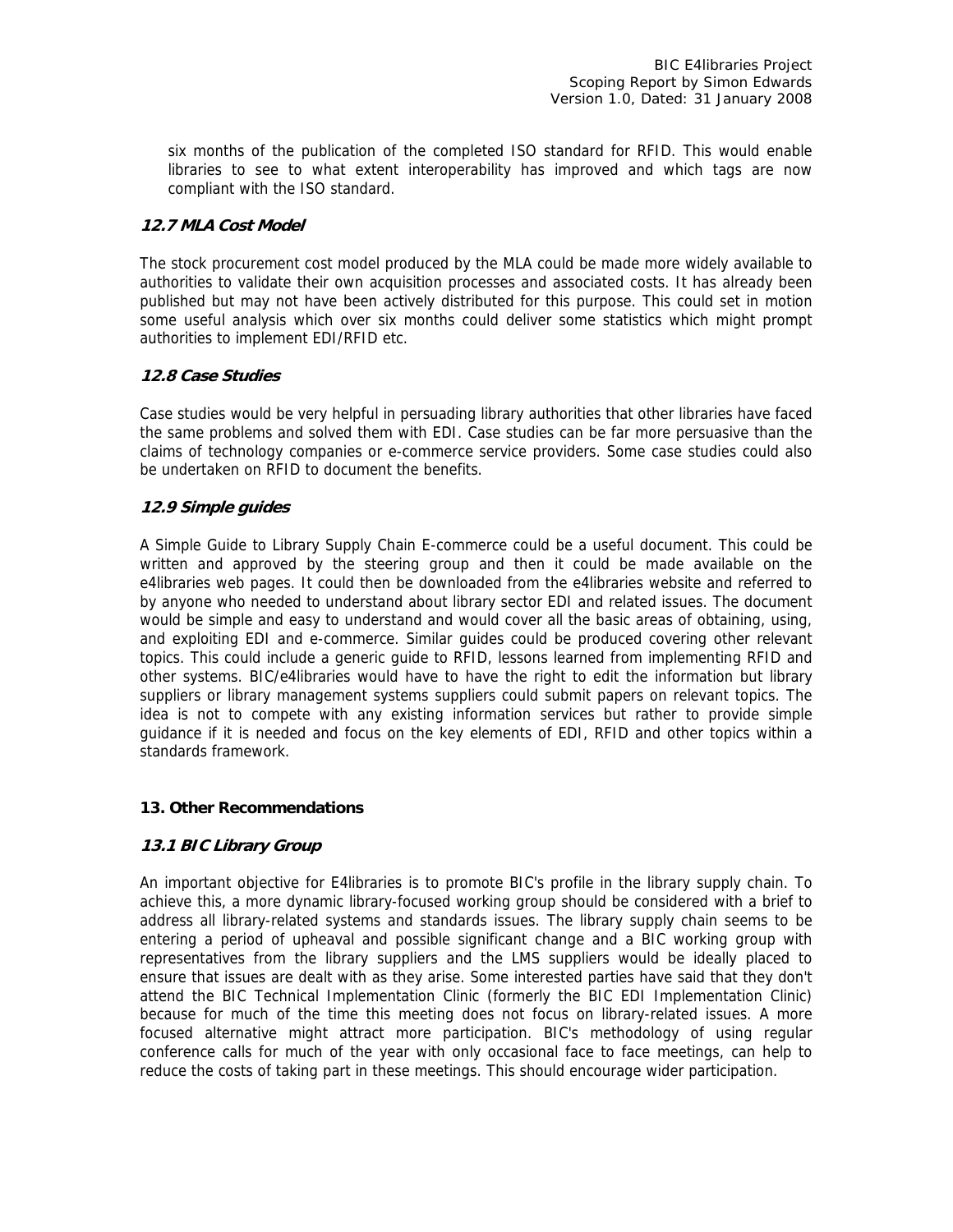#### **13.2 Accreditation Scheme**

The objective of an accreditation scheme would be to reward best practice so that companies, institutions, authorities or libraries could display their accreditation as a sign to all that they are an efficient organisation capable of trading electronically. The library sector is at home with accreditations schemes and charter marks, so a BIC/e4libraries scheme should be fairly easily accepted.

The MLA could endorse the BIC/e4libraries accreditation scheme as part of its drive for efficiency in the library supply chain.

The scheme would involve a panel of experts judging, under complete confidentiality, applications for accreditation from library authorities, library suppliers, LMS suppliers, ecommerce providers, bibliographic providers etc. These applications might take the form of a questionnaire, which would ask some simple questions about the applicant's current systems, workflow, EDI implementations, volumes etc. The list of questions would have to be developed and agreed with the panel and a pass level established.

There would have to be some basic requirements in order for an organisation to receive accreditation. For example, a Library Management Systems supplier would have to offer the full suite of standard EDI messages as a core business module rather than as an extra cost option or customisable future development. This requirement is important but could be difficult for some of the LMS suppliers to deliver or perhaps agree to. Similarly, a library supplier would have to have the capability of exchanging all the EDI messages with their trading partners to standard. In addition, the library supplier would also have to show evidence in terms of trading partners and volumes so that the capability is supported by actual volume usage. Extra credit would be given for an e-vangelical stance on EDI.

These are only examples of the sort of base level requirements the panel would need to agree in order to set up a successful accreditation scheme. There is a lot of work to do to understand the exact extent to which libraries and their suppliers are currently adhering to the standards before the accreditation scheme could be implemented.

The successful applicants would be given a logo, which they can display in their marketing materials etc. and this would be a simple accreditation certificate with the year of accreditation and the BIC/e4libraries name. In the book trade this sort of logo is known as a "BIC tick".

Unsuccessful applicants whose confidential accreditation application is refused would be offered some free telephone consultancy to discuss why they failed and what could be done to improve their compliance and to enable them to be successful next time.

The idea is that accreditation should be a no-lose option. Everyone should apply and either get accreditation or some help with their EDI etc.

This is a mock up of how it might look:

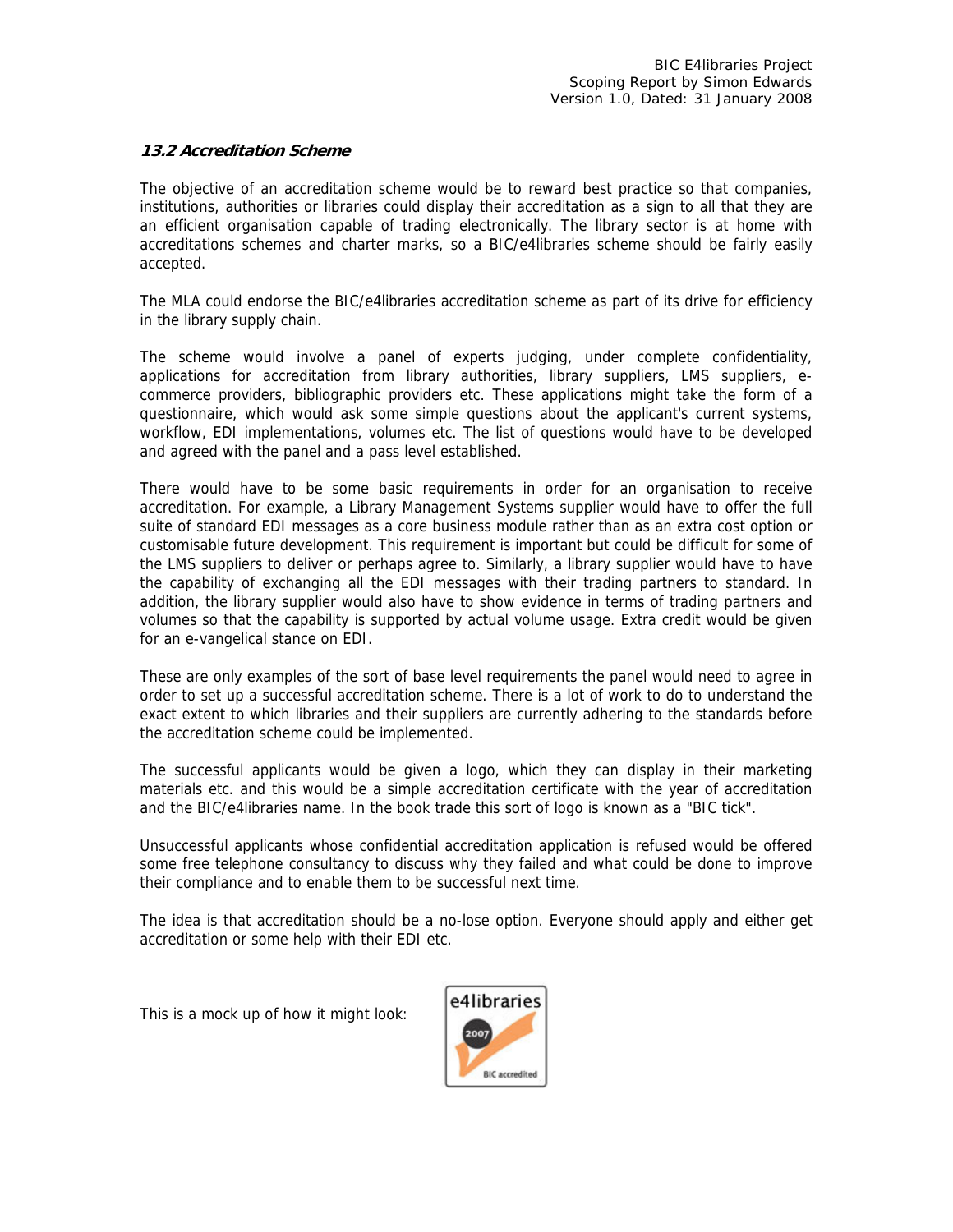Obviously, the accreditation panel and the steering group should have input as to how the logo should look, the information it should contain and to any other elements of the proposed accreditation scheme.

#### **13.3 Review of the library tendering process to accommodate e-commerce**

A further piece of research is suggested which will go into detail about the tendering process that libraries go through to set up library book and materials supply and new LMS systems or upgrades. The key points to be established within the rules of tendering are:

- EDI should be a core requirement.
- All requirements should conform to standards.

Ideally, every LMS on the market will have e-commerce built in as a core module within the system. Eventually it should be impossible to buy an LMS without including the capability to do EDI. LMS suppliers need to go further and make it easy for their customers to connect to their trading partners via EDI. It may be that some suppliers will start to facilitate the implementation of EDI either working with a VAN (value added network) or via the Internet.

A similar requirement could be built into library supply tendering so in every case the subject of electronic trading would be discussed and reviewed. Standards are a critical part of this and questions could be asked, such as to what extent the supplier conforms to standards. This would do a lot to make standard EDI a fundamental part of the tendering process rather than an option or just one of many optional requirements. This may not be practicable in reality but it does signal the way in which the library sector needs to start to think about EDI.

One of the problems of the current tendering process is that libraries ask for solutions to specific issues and both LMS suppliers and library suppliers naturally want to say yes to these requests in order to get the business. It would perhaps be better to discuss these requests and ensure that they are part of best practice rather than inefficient workarounds. Over the last few years poor EDI practice has crept in and become established. Library suppliers find themselves offering inefficient workarounds to satisfy a customer because the library supplier believes that a competitor has already offered this. Somehow we need to help libraries to ensure that their business processes and other workflows are optimised and that their EDI requirements are to standard.

A list of questions to ask when tendering would be a fairly simple resource which could be developed and made available to all libraries. This could cover EDI and RFID and ensure that servicing and cataloguing requirements are compatible with EDI standards. If there were problems these could be resolved by the working group.

It would be worth looking in more detail at how library consortia operate with regard to EDI and RFID. Some consortia already have similar LMS solutions throughout the consortium but others have a wide range of different systems and practices. There may be a way of embedding best practice on EDI and RFID into consortial agreements so that all the members of a consortium achieve the same level of implementation of these technologies or are working towards this over a specified time period.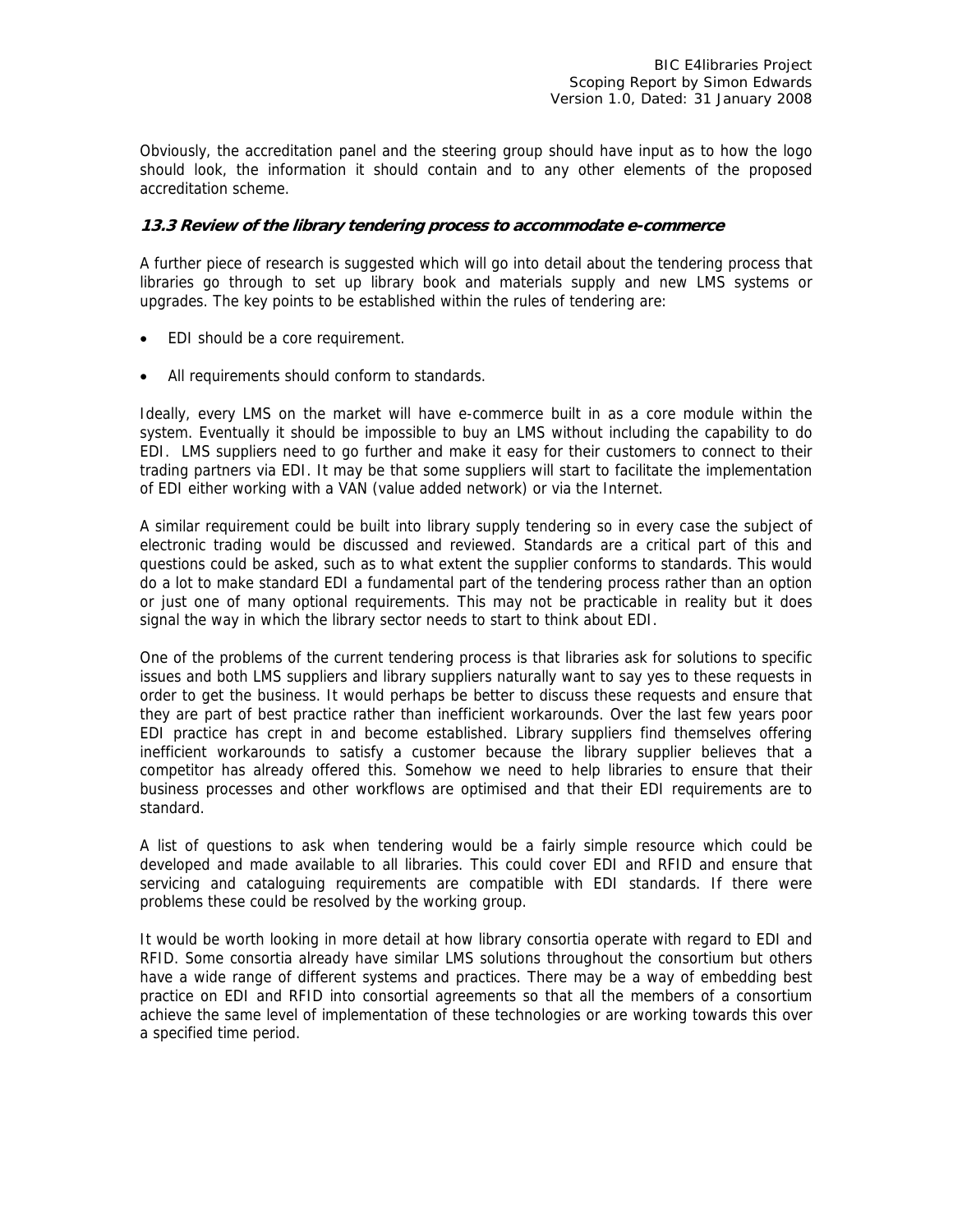# **13.4 Library promotional events such as the NAG conference, Library & Information, Online Information etc.**

The e4libraries consultant should attend relevant events and meet librarians to discuss ecommerce, standards etc. One-to-one sessions should be bookable with the consultant so that librarians who want to know more about EDI and e-commerce can discuss their own circumstances with an impartial and neutral consultant. This could be a very useful service in breaking down some of the barriers that prevent EDI from being universal.

# **13.5 Target Date**

This idea is to have a target date for libraries, library suppliers and LMS suppliers to aim for. If this was set a year or two ahead and everyone bought into the idea that after a certain date all UK public libraries would be e-enabled then that would give everyone a target to aim for and time in which to achieve it. Local authorities would have the time to budget for the changes, LMS suppliers would have the time to ensure that their systems even their legacy systems can all do EDI and adhere to standards. Library suppliers would be able to boost EDI performance in their tenders and streamline their take-on procedures. Finally, the e4libraries project would have some time to spread the word and encourage the decision-makers and stakeholders. This target date would have to have high level support e.g. amongst Chief Librarians, the MLA, DCMS etc. In the book trade an e-Day target date was set and this galvanised a number of major players to take action so that they would be seen to be compliant by or before that date (which was set at  $1<sup>st</sup>$ May 2008). This succeeded in moving people forward but as the date approaches and organisations strive to achieve the goal, there is the problem of what to do after that date. This needs to be considered in advance so that the project achieves its objectives and the target date is "celebrated" or marked in some way. Ideally the date would coincide with a major library conference so that presentations could be made and accreditation awards could be handed out and the date marked as part of a major event.

This idea should tie into the need for an easily articulated vision for the library sector in the area of EDI and RFID. For example, if a national inter-library loan service were a required objective for the sector, this could probably only be achieved using a target date, probably more accurately sunrise and sunset dates, as LMS suppliers and libraries would have to develop improved compatibility over a period of time.

# **13.6 Decision makers and e-commerce champions**

It would be good to develop a methodology to target the key decision makers and stakeholders in library authorities. The key stakeholders could be councillors, financial management, chief librarians, IT management and so on. In order to be able to persuade these stakeholders to implement EDI or RFID, the appropriate benefit case has to be made. For example Councillors would perhaps be most interested in satisfying their voters' wishes whilst financial officers would be most interested in the return on investment and in cost savings. By producing information about EDI, targeted to satisfy these requirements, the e4libraries project could provide libraries and suppliers with the means to persuade key decision-makers to implement more efficient systems.

It would also be excellent if local authorities would appoint an e-commerce champion to coordinate EDI policy and to promote the effective use of technology including EDI and RFID within the authority.